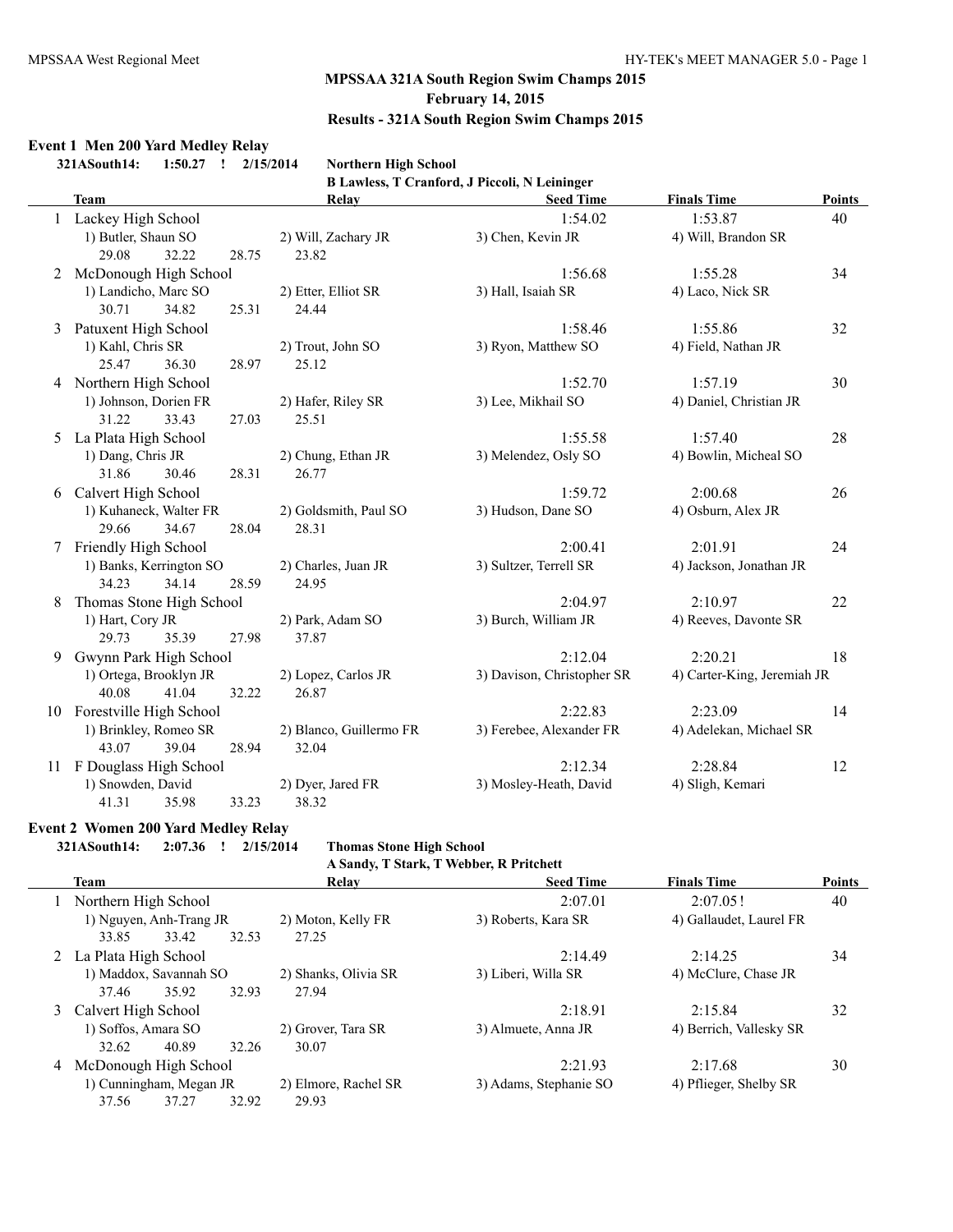# **(Event 2 Women 200 Yard Medley Relay)**

|   | <b>Team</b>                            | Relay                                    | <b>Seed Time</b>         | <b>Finals Time</b>         | <b>Points</b> |
|---|----------------------------------------|------------------------------------------|--------------------------|----------------------------|---------------|
| 5 | Lackey High School                     |                                          | 2:20.22                  | 2:18.39                    | 28            |
|   | 1) Ziebell, Calla FR<br>35.64<br>38.74 | 2) Cherry, Mackaiya JR<br>32.30<br>31.71 | 3) Bolton, Anne-Elise JR | 4) Willett, Elizabeth SR   |               |
| 6 | Patuxent High School                   |                                          | 2:23.87                  | 2:26.45                    | 26            |
|   | 1) Dickson, Amy SO<br>36.40            | 2) Haas, Celeste SO<br>27.82             | 3) Ontiveros, Abby SR    | 4) Morgan, Mackenzie SO    |               |
|   | Thomas Stone High School               |                                          | 2:41.87                  | 2:38.63                    | 24            |
|   | 1) Keen, Alyssa FR<br>44.91<br>48.52   | 2) Thomas, Rebekkah JR<br>35.70<br>29.50 | 3) Smith, Lauren JR      | 4) Pritchett, Elizabeth SO |               |
| 8 | F Douglass High School                 |                                          | 2:48.17                  | 2:47.96                    | 22            |
|   | 1) Galloway, Machala                   | 2) Powell, Sandra FR                     | 3) Eugene, Morgan        | 4) Wood, Tabitha           |               |
|   | 43.07<br>50.66                         | 34.48<br>39.75                           |                          |                            |               |
|   | Gwynn Park High School                 |                                          | 3:06.42                  | DQ                         |               |
|   | 1) Collins, Courtney JR                | 2) Williams, Kailah JR                   | 3) Myles, Jalah JR       | 4) McSwain, Gabrielle JR   |               |
|   | 43.69<br>48.75                         | 1:01.59<br>31.99                         |                          |                            |               |
|   | Fairmont Heights High School           |                                          | 4:15.48                  | DQ                         |               |
|   | 1) Nwoke, Christianelle SO             | 2) Barnes, Catelyn JR                    | 3) McCoy, Alexis SR      | 4) Canales, Evelyn JR      |               |
|   | 1:23.85<br>1:06.09                     | 1:13.25<br>34.02                         |                          |                            |               |

#### **Event 3 Men 200 Yard Freestyle**

#### **321ASouth14: 1:41.77 ! 2/15/2014 Ben Lawless NOC**

|    | <b>Name</b>           |       | Yr School                       | <b>Seed Time</b> | <b>Finals Time</b> | <b>Points</b> |
|----|-----------------------|-------|---------------------------------|------------------|--------------------|---------------|
|    | Evans, Ernesto        |       | SR Largo High School            | 1:54.96          | 1:53.80            | 20            |
|    | 25.29<br>28.53        | 30.27 | 29.71                           |                  |                    |               |
| 2  | Chung, Ethan          |       | JR La Plata High School         | 1:58.26          | 1:59.50            | 17            |
|    | 27.09<br>29.80        | 31.49 | 31.12                           |                  |                    |               |
| 3  | Moton, Daniel         |       | JR Northern High School         | 2:10.51          | 2:09.43            | 16            |
|    | 29.17<br>32.49        | 33.86 | 33.91                           |                  |                    |               |
| 4  | Johnson, Dorien       |       | FR Northern High School         | 2:08.96          | 2:11.94            | 15            |
|    | 28.00<br>33.51        | 35.17 | 35.26                           |                  |                    |               |
| 5. | Butler, Shaun         |       | SO Lackey High School           | 2:13.21          | 2:12.07            | 14            |
|    | 28.89<br>34.37        | 36.23 | 32.58                           |                  |                    |               |
| 6  | Pounds, Jacob         |       | FR F Douglass High School       | 2:16.36          | 2:15.92            | 13            |
|    | 29.46<br>33.54        | 36.03 | 36.89                           |                  |                    |               |
|    | Fitzsimmons, Zach     |       | JR La Plata High School         | 2:17.07          | 2:16.47            | 12            |
|    | 29.71<br>34.47        | 36.35 | 35.94                           |                  |                    |               |
| 8  | Elmore, Justin        |       | FR McDonough High School        | 2:27.44          | 2:19.33            | 11            |
|    | 30.73<br>34.85        | 37.80 | 35.95                           |                  |                    |               |
| 9  | Redden, Michael       |       | SO Calvert High School          | 2:28.18          | 2:20.70            | 9             |
|    | 30.98<br>35.62        | 38.26 | 35.84                           |                  |                    |               |
| 10 | Chen, Kevin           |       | JR Lackey High School           | 2:25.87          | 2:24.01            | 7             |
|    | 30.16<br>35.53        | 38.61 | 39.71                           |                  |                    |               |
| 11 | Ford, Vontra          |       | FR Friendly High School         | 2:30.94          | 2:26.31            | 6             |
|    | 33.19<br>37.02        | 38.63 | 37.47                           |                  |                    |               |
| 12 | Goodell, Jr., Douglas |       | SO Thomas Stone High School     | 2:29.15          | 2:27.18            | 5             |
|    | 31.38<br>35.89        | 39.60 | 40.31                           |                  |                    |               |
| 13 | Doby, Tory            |       | SR Fairmont Heights High School | 2:34.91          | 2:32.89            | 4             |
|    | 33.25<br>37.55        | 41.09 | 41.00                           |                  |                    |               |
| 14 | Hasselrode, Blake     |       | JR Patuxent High School         | 2:33.30          | 2:33.72            | 3             |
|    | 34.19<br>37.96        | 40.63 | 40.94                           |                  |                    |               |
| 15 | Malone, Brendan       |       | SO Calvert High School          | 2:35.45          | 2:36.04            | 2             |
|    | 35.46<br>39.70        | 40.99 | 39.89                           |                  |                    |               |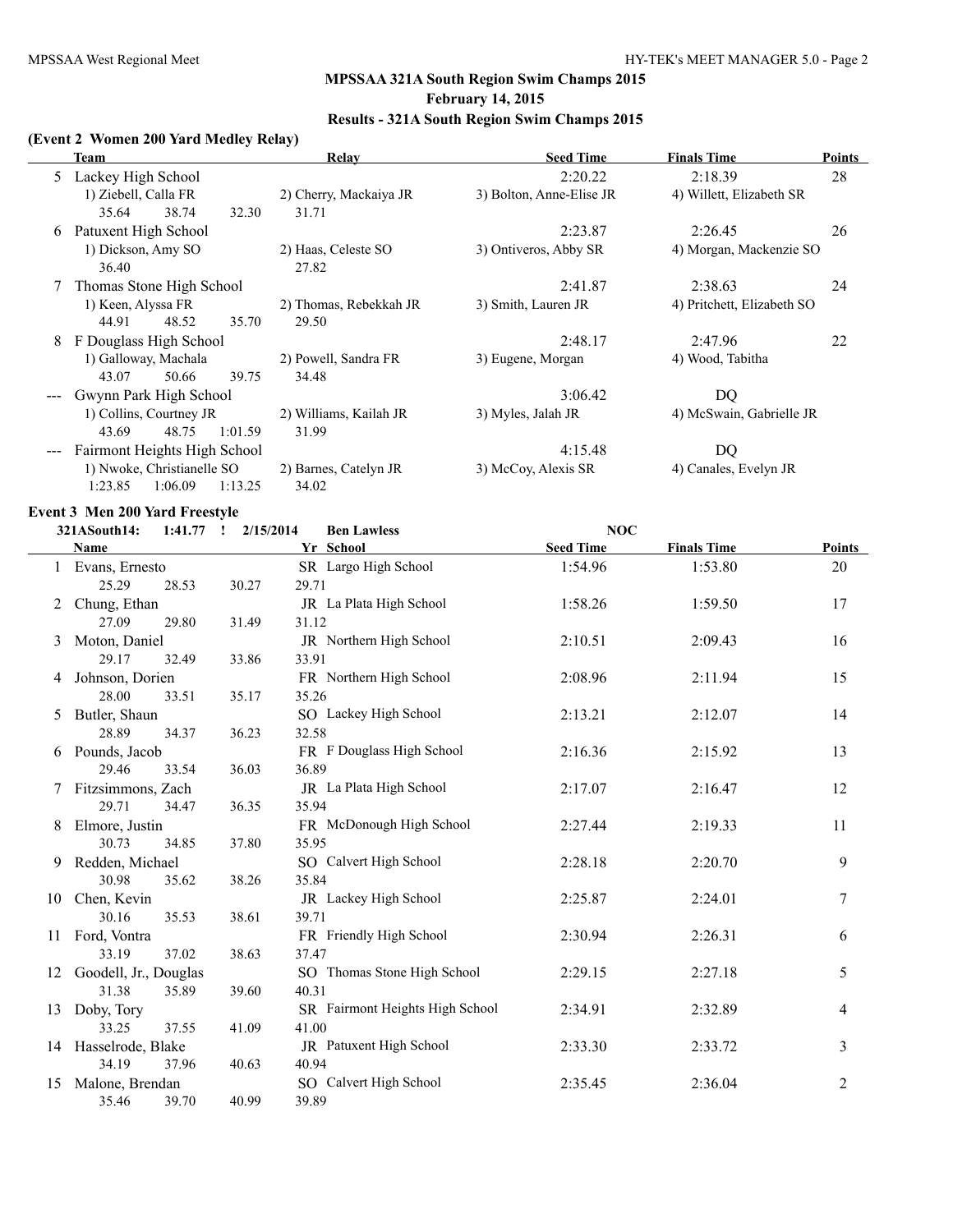# **(Event 3 Men 200 Yard Freestyle)**

|    | Name                                    |           | Yr School                       | <b>Seed Time</b> | <b>Finals Time</b> | <b>Points</b> |
|----|-----------------------------------------|-----------|---------------------------------|------------------|--------------------|---------------|
|    | 16 Fairall, Nick                        |           | SR McDonough High School        | 2:45.03          | 2:36.47            | 1             |
|    | 31.11<br>39.92                          | 44.69     | 40.75                           |                  |                    |               |
| 17 | Queirolo, Gabe                          |           | SO Patuxent High School         | 2:48.91          | 2:47.18            |               |
|    | 35.07<br>41.39                          | 46.19     | 44.53                           |                  |                    |               |
| 18 | Goldson, Lyndell                        |           | F Douglass High School          | 2:51.38          | 2:49.62            |               |
|    | 36.32<br>41.64                          | 46.69     | 44.97                           |                  |                    |               |
| 19 | Taylor, Darnell                         |           | JR Forestville High School      | 2:59.05          | 2:51.68            |               |
|    | 43.13<br>37.51                          | 45.74     | 45.30                           |                  |                    |               |
| 20 | Holloway, Devon                         |           | SR Friendly High School         | 2:51.92          | 2:57.68            |               |
|    | 32.83<br>43.64                          | 48.85     | 52.36                           |                  |                    |               |
|    | 21 Holmes, Brandon                      |           | JR Gwynn Park High School       | 3:15.83          | 3:08.81            |               |
|    | 37.10<br>46.64                          | 52.96     | 52.11                           |                  |                    |               |
| 22 | Ayala, Joshua                           |           | SO Gwynn Park High School       | 3:27.56          | 3:17.70            |               |
|    | 47.50<br>39.08                          | 53.38     | 57.74                           |                  |                    |               |
| 23 | Staples-Bloom, Emmanuel                 |           | JR Forestville High School      | 3:34.20          | 3:31.62            |               |
|    | 51.09<br>42.19                          | 56.67     | 1:01.67                         |                  |                    |               |
|    | 24 Smallwood, Darron                    |           | SO Largo High School            | 4:21.52          | 4:30.94            |               |
|    | 54.62<br>1:07.70                        | 1:19.74   | 1:08.88                         |                  |                    |               |
|    | Aubertin, Myjhan                        |           | SR Fairmont Heights High School | 3:14.00          | <b>NS</b>          |               |
|    | <b>Event 4 Women 200 Yard Freestyle</b> |           |                                 |                  |                    |               |
|    | 321ASouth14:<br>$2:08.58$ !             | 2/16/2013 | <b>Gabrielle Griffin</b>        | <b>FRI</b>       |                    |               |
|    | <b>Name</b>                             |           | Yr School                       | <b>Seed Time</b> | <b>Finals Time</b> | Points        |
|    | Morgan, Mackenzie                       |           | SO Patuxent High School         | 2:18.35          | 2:20.11            | 20            |
|    | 31.22<br>35.24                          | 37.06     | 36.59                           |                  |                    |               |
|    |                                         |           |                                 |                  |                    |               |

|    | 31.22               | 35.24   | 37.06 | 36.59                       |         |         |                |
|----|---------------------|---------|-------|-----------------------------|---------|---------|----------------|
| 2  | Proctor, Rebecca    |         |       | FR Northern High School     | 2:22.25 | 2:22.75 | 17             |
|    | 32.01               | 36.16   | 38.10 | 36.48                       |         |         |                |
| 3  | Adams, Stephanie    |         |       | SO McDonough High School    | 2:33.30 | 2:28.31 | 16             |
|    | 34.21               | 38.25   | 37.77 | 38.08                       |         |         |                |
| 4  | Gyuras, Mary        |         |       | SR La Plata High School     | 2:30.13 | 2:29.34 | 15             |
|    | 33.44               | 35.75   | 39.39 | 40.76                       |         |         |                |
| 5. | Ficke, Jenna        |         |       | JR Calvert High School      | 2:28.58 | 2:30.88 | 14             |
|    | 33.99               | 37.97   | 39.64 | 39.28                       |         |         |                |
|    | Elbrecht, Elisabeth |         |       | FR Northern High School     | 2:35.78 | 2:39.23 | 13             |
|    | 1:14.96             | 1:24.27 |       |                             |         |         |                |
| 7  | Willett, Elizabeth  |         |       | SR Lackey High School       | 2:38.56 | 2:39.35 | 12             |
|    | 35.41               | 40.15   | 42.02 | 41.77                       |         |         |                |
| 8  | Almuete, Kristen    |         |       | SO Calvert High School      | 2:45.75 | 2:43.57 | 11             |
|    | 36.14               | 41.97   | 42.74 | 42.72                       |         |         |                |
| 9. | Rohde, Renae        |         |       | FR Lackey High School       | 2:47.11 | 2:45.18 | 9              |
|    | 35.44               | 41.46   | 45.14 | 43.14                       |         |         |                |
| 10 | Holland, Alexis     |         |       | JR Largo High School        | 2:49.27 | 2:45.26 | 7              |
|    | 35.09               | 41.48   | 45.20 | 43.49                       |         |         |                |
| 11 | Smith, Lauren       |         |       | JR Thomas Stone High School | 2:53.64 | 2:54.72 | 6              |
|    | 38.04               | 42.97   | 46.62 | 47.09                       |         |         |                |
| 12 | Bylan, Sarah        |         |       | SO St Charles High School   | 2:58.80 | 2:55.32 | 5              |
|    | 36.19               | 44.26   | 47.35 | 47.52                       |         |         |                |
| 13 | Demones, Alana      |         |       | FR F Douglass High School   | 3:03.07 | 3:08.29 | 4              |
|    | 38.50               | 45.25   | 51.41 | 53.13                       |         |         |                |
|    | 14 Deneault, Sarah  |         |       | JR La Plata High School     | 3:10.42 | 3:08.83 | 3              |
|    | 42.65               | 47.74   | 49.62 | 48.82                       |         |         |                |
| 15 | Murphy, Christina   |         |       | FR McDonough High School    | 3:20.01 | 3:19.65 | $\overline{2}$ |
|    | 42.60               | 50.84   | 53.98 | 52.23                       |         |         |                |
|    |                     |         |       |                             |         |         |                |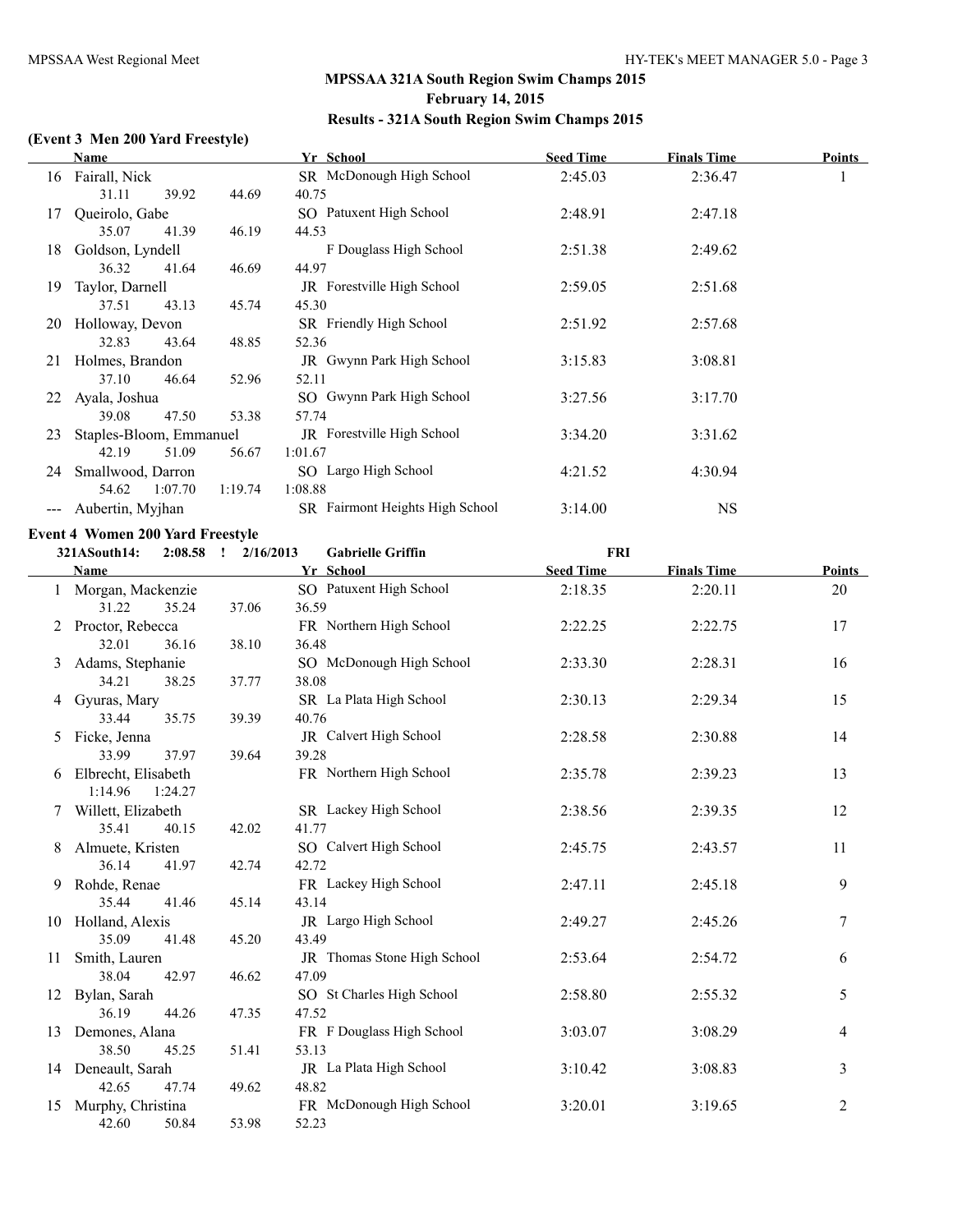#### **(Event 4 Women 200 Yard Freestyle)**

|    | <b>Name</b>             |         | Yr School                              | <b>Seed Time</b> | <b>Finals Time</b> | <b>Points</b> |
|----|-------------------------|---------|----------------------------------------|------------------|--------------------|---------------|
| 16 | Callender, Chelsea      |         | JR Crossland High School               | 3:22.06          | 3:19.75            |               |
|    | 43.41<br>52.44          | 54.28   | 49.62                                  |                  |                    |               |
| 17 | Powell, Sandra          |         | FR F Douglass High School              | 3:22.42          | 3:21.46            |               |
|    | 43.58<br>49.64          | 55.71   | 52.53                                  |                  |                    |               |
| 18 | Richardson, Imoni       |         | SO Friendly High School                | 3:34.18          | 3:31.70            |               |
|    | 42.10<br>52.63          | 1:00.97 | 56.00                                  |                  |                    |               |
| 19 | Smith, Terria           |         | SR Largo High School                   | 3:29.41          | 3:36.81            |               |
|    | 42.72<br>52.99          | 59.44   | 1:01.66                                |                  |                    |               |
| 20 | Casey, Kensley          |         | SR Crossland High School               | 4:38.27          | 3:37.44            |               |
|    | 39.70<br>53.42          | 1:04.00 | 1:00.32                                |                  |                    |               |
| 21 | Butler-Douglas, Brianna |         | JR Friendly High School                | 3:57.87          | 3:53.01            |               |
|    | 57.45<br>45.31          | 1:07.21 | 1:03.04                                |                  |                    |               |
| 22 | Barnes, Catelyn         |         | <b>IR</b> Fairmont Heights High School | 4:36.69          | 5:03.41            |               |
|    | 55.93<br>1:15.82        | 1:26.89 | 1:24.77                                |                  |                    |               |

#### **Event 5 Men 200 Yard IM**

|    | 321ASouth14:         | $2:04.58$ ! | 2/15/2014 | <b>Chris Kahl</b>           | <b>PTX</b>       |                    |                |
|----|----------------------|-------------|-----------|-----------------------------|------------------|--------------------|----------------|
|    | Name                 |             |           | Yr School                   | <b>Seed Time</b> | <b>Finals Time</b> | <b>Points</b>  |
|    | 1 Melendez, Osly     |             |           | SO La Plata High School     | 2:24.17          | 2:23.30            | 20             |
|    | 28.81                | 37.43       | 42.89     | 34.17                       |                  |                    |                |
|    | 2 Piccoli, Josh      |             |           | SR Northern High School     | 2:26.18          | 2:23.51            | 17             |
|    | 30.16                | 37.76       | 41.86     | 33.73                       |                  |                    |                |
|    | 3 Hart, Cory         |             |           | JR Thomas Stone High School | 2:24.81          | 2:24.21            | 16             |
|    | 28.63                | 34.82       | 46.36     | 34.40                       |                  |                    |                |
|    | 4 Bubser, John       |             |           | SO Northern High School     | 2:29.49          | 2:27.48            | 15             |
|    | 33.55                | 37.03       | 44.60     | 32.30                       |                  |                    |                |
|    | 5 Ferebee, Alexander |             |           | FR Forestville High School  | 2:26.58          | 2:28.66            | 14             |
|    | 30.51                | 38.98       | 43.97     | 35.20                       |                  |                    |                |
|    | 6 Dang, Chris        |             |           | JR La Plata High School     | 2:27.38          | 2:29.83            | 13             |
|    | 31.54                | 36.17       | 44.97     | 37.15                       |                  |                    |                |
|    | 7 Dudley, Nate       |             |           | SR Lackey High School       | 2:31.82          | 2:32.85            | 12             |
|    | 31.19                | 37.46       | 48.30     | 35.90                       |                  |                    |                |
|    | 8 Culhane, Brett     |             |           | SO Lackey High School       | 2:35.96          | 2:39.73            | 11             |
|    | 34.66                | 40.74       | 49.18     | 35.15                       |                  |                    |                |
| 9  | Banks, Kerrington    |             |           | SO Friendly High School     | 2:58.84          | 2:44.68            | 9              |
|    | 32.92                | 40.43       | 51.69     | 39.64                       |                  |                    |                |
| 10 | Trout, John          |             |           | SO Patuxent High School     | 2:47.43          | 2:46.38            | 7              |
|    | 34.57                | 46.13       | 47.12     | 38.56                       |                  |                    |                |
| 11 | Lopez, Carlos        |             |           | JR Gwynn Park High School   | 2:46.44          | 2:53.36            | 6              |
|    | 36.75                | 46.79       | 50.96     | 38.86                       |                  |                    |                |
| 12 | Pinkard, Charles     |             |           | SO Friendly High School     | 2:55.25          | 2:57.25            | 5              |
|    | 34.33                | 47.07       | 55.32     | 40.53                       |                  |                    |                |
| 13 | Morrison, Seth       |             |           | SO McDonough High School    | 3:02.35          | 3:00.06            | 4              |
|    | 38.41                | 48.57       | 52.06     | 41.02                       |                  |                    |                |
| 14 | King, Aaron          |             |           | SR McDonough High School    | 2:59.03          | 3:01.15            | 3              |
|    | 37.39                | 47.54       | 55.48     | 40.74                       |                  |                    |                |
| 15 | Mosley-Heath, David  |             |           | F Douglass High School      | 3:07.91          | 3:07.34            | $\overline{c}$ |
|    | 37.45                | 45.91       | 57.35     | 46.63                       |                  |                    |                |
| 16 | Elliott, Clark       |             |           | SR Calvert High School      | 3:09.59          | 3:07.81            | 1              |
|    | 38.48                | 48.21       | 58.78     | 42.34                       |                  |                    |                |
| 17 | Dyer, Jared          |             |           | FR F Douglass High School   | 2:58.50          | 3:07.94            |                |
|    | 35.80                | 46.21       | 57.75     | 48.18                       |                  |                    |                |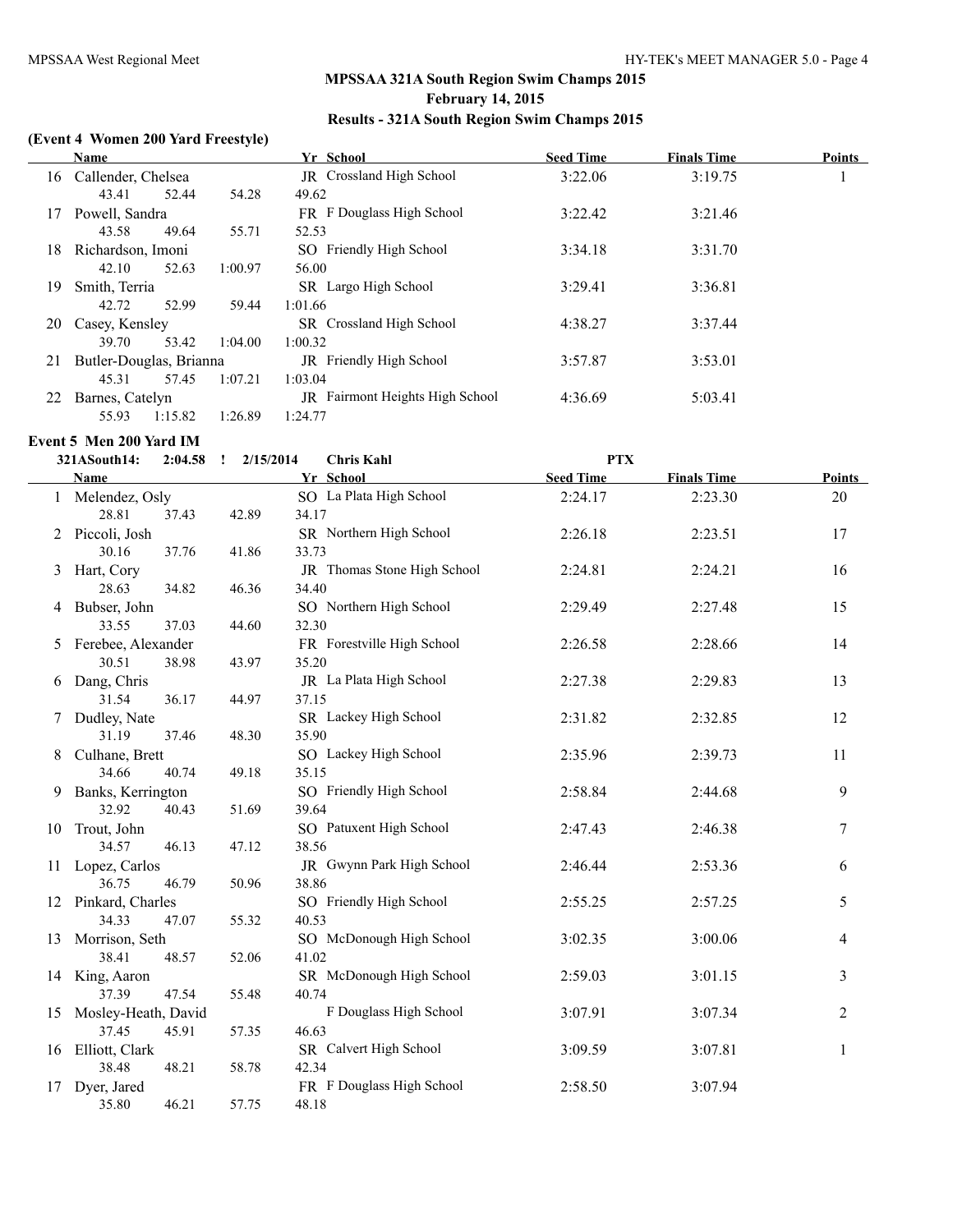## **(Event 5 Men 200 Yard IM)**

|              | Name                                 |                      |       | Yr School                   | <b>Seed Time</b> | <b>Finals Time</b> | <b>Points</b>  |
|--------------|--------------------------------------|----------------------|-------|-----------------------------|------------------|--------------------|----------------|
|              | Cook, Noah                           |                      |       | JR Calvert High School      | 3:07.11          | <b>DQ</b>          |                |
|              | 38.73<br>50.90                       | 50.03                | 39.62 |                             |                  |                    |                |
|              | <b>Event 6 Women 200 Yard IM</b>     |                      |       |                             |                  |                    |                |
|              | 321ASouth14:<br>2:40.80              | 2/15/2014<br>$\cdot$ |       | <b>Taylor Webber</b>        | <b>THS</b>       |                    |                |
|              | Name                                 |                      |       | Yr School                   | <b>Seed Time</b> | <b>Finals Time</b> | <b>Points</b>  |
|              | Moton, Kelly                         |                      |       | FR Northern High School     | 2:27.47          | 2:26.28!           | 20             |
|              | 33.68<br>37.96                       | 39.97                | 34.67 |                             |                  |                    |                |
| 2            | Nguyen, Anh-Trang                    |                      |       | JR Northern High School     | 2:39.51          | 2:41.78            | 17             |
|              | 32.05<br>39.39                       | 50.69                | 39.65 |                             |                  |                    |                |
| 3            | Liberi, Willa                        |                      |       | SR La Plata High School     | 2:44.45          | 2:49.96            | 16             |
|              | 33.77<br>40.27                       | 54.00                | 41.92 |                             |                  |                    |                |
| 4            | Ziebell, Calla                       |                      |       | FR Lackey High School       | 2:48.07          | 2:53.39            | 15             |
|              | 36.82<br>42.65                       | 51.43                | 42.49 |                             |                  |                    |                |
| 5            | Almuete, Anna                        |                      |       | JR Calvert High School      | 3:04.50          | 3:01.09            | 14             |
|              | 34.95<br>50.12                       | 57.88                | 38.14 |                             |                  |                    |                |
| 6            | Bolton, Anne-Elise                   |                      |       | JR Lackey High School       | 2:57.00          | 3:03.03            | 13             |
|              | 38.12<br>50.83                       | 51.89                | 42.19 |                             |                  |                    |                |
| 7            | Ontiveros, Abby                      |                      |       | SR Patuxent High School     | 3:05.08          | 3:07.79            | 12             |
|              | 40.40<br>47.34                       | 1:40.05              |       |                             |                  |                    |                |
| 8            | Galloway, Machala                    |                      |       | F Douglass High School      | 3:34.46          | 3:36.49            | 11             |
|              | 52.46<br>51.40                       | 1:01.81              | 50.82 |                             |                  |                    |                |
|              | Williams, Kailah                     |                      |       | JR Gwynn Park High School   | 4:03.93          | DQ                 |                |
|              | 47.61<br>59.84                       | 1:05.87              | 56.81 |                             |                  |                    |                |
|              | Elmore, Rachel                       |                      |       | SR McDonough High School    | 2:59.02          | DQ                 |                |
|              | 41.28<br>45.29                       | 51.51                | 41.88 |                             |                  |                    |                |
|              | Soffos, Amara                        |                      |       | SO Calvert High School      | 2:44.59          | <b>DFS</b>         |                |
| ---          | Abell, Becca                         |                      |       | SR McDonough High School    | 3:36.89          | <b>DFS</b>         |                |
|              | <b>Event 7 Men 50 Yard Freestyle</b> |                      |       |                             |                  |                    |                |
|              | 321ASouth14:<br>$22.79$ !            | 2/15/2014            |       | <b>Tommy Cranford</b>       | <b>NOC</b>       |                    |                |
|              | Name                                 |                      |       | Yr School                   | <b>Seed Time</b> | <b>Finals Time</b> | <b>Points</b>  |
| $\mathbf{1}$ | Evans, Ernesto                       |                      |       | SR Largo High School        | 23.11            | 22.76!             | 20             |
| 2            | Cranford, Tommy                      |                      |       | SR Northern High School     | 22.78            | 23.12              | 17             |
| 3            | Hall, Isaiah                         |                      |       | SR McDonough High School    | 23.63            | 23.76              | 16             |
| 4            | Will, Brandon                        |                      |       | SR Lackey High School       | 24.29            | 24.09              | 15             |
| 5            | Jackson, Jonathan                    |                      |       | JR Friendly High School     | 25.40            | 24.89              | 14             |
| 6            | Laco, Nick                           |                      |       | SR McDonough High School    | 25.40            | 25.29              | 13             |
| 7            | Field, Nathan                        |                      |       | JR Patuxent High School     | 25.99            | 25.66              | 12             |
| 8            | Daniel, Christian                    |                      |       | JR Northern High School     | 25.45            | 25.71              | 11             |
| 9            | Chen, Kevin                          |                      |       | JR Lackey High School       | 25.33            | 26.03              | 9              |
| 10           | Park, Adam                           |                      | SO    | Thomas Stone High School    | 26.14            | 26.36              | 7              |
| 11           | Bowlin, Micheal                      |                      |       | SO La Plata High School     | 27.09            | 27.66              | 6              |
| 12           | Briscoe, Noah                        |                      |       | SO St Charles High School   | 25.08            | 27.82              | 5              |
| 13           | Gibert, David                        |                      |       | SR Friendly High School     | 27.39            | 28.14              | 4              |
| 14           | Davison, Christopher                 |                      |       | SR Gwynn Park High School   | 24.13            | 28.25              | $\mathfrak{Z}$ |
| 15           | Reeves, Davonte                      |                      |       | SR Thomas Stone High School | 28.37            | 28.30              | $\overline{c}$ |
| 16           | Baker, Matthew                       |                      |       | FR Calvert High School      | 29.47            | 28.57              | $\mathbf{1}$   |
| 17           | Owens, Mark                          |                      |       | F Douglass High School      | 28.52            | 28.58              |                |
| 18           | Carter-King, Jeremiah                |                      |       | JR Gwynn Park High School   | 27.64            | 28.86              |                |
| 19           | Horling, Austin                      |                      |       | SR Patuxent High School     | 28.42            | 29.07              |                |

20 Osburn, Alex JR Calvert High School 29.55 29.16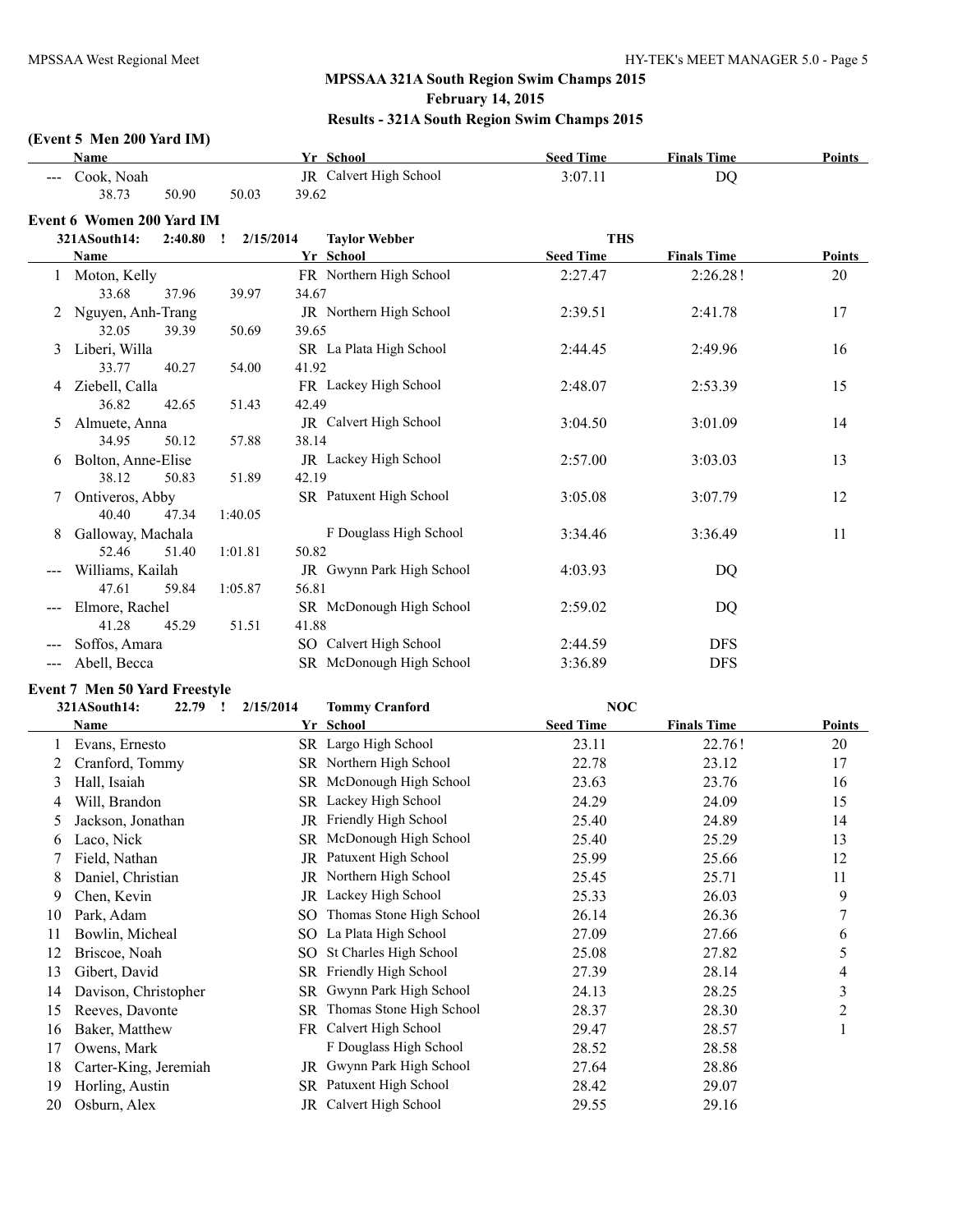#### **(Event 7 Men 50 Yard Freestyle)**

|     | Name              | Yr School                              | <b>Seed Time</b> | <b>Finals Time</b> | <b>Points</b> |
|-----|-------------------|----------------------------------------|------------------|--------------------|---------------|
| 21  | White, Devon      | Central High School                    | 27.15            | 29.36              |               |
| 22  | Agnew, Aaron      | SR Forestville High School             | 30.59            | 29.44              |               |
| 23  | Murphy, Xavier    | SO St Charles High School              | 31.18            | 30.77              |               |
| 24. | Thompson, Scott   | F Douglass High School                 | 30.92            | 31.87              |               |
| 25  | White, Anthony    | Central High School                    | 32.52            | 32.24              |               |
|     | 26 Mason, Aaron   | SR Fairmont Heights High School        | 36.87            | 39.03              |               |
| 27  | Deen-Gassama, AJ  | <b>SR</b> Fairmont Heights High School | 42.00            | 39.04              |               |
| 28  | Sheffield, Jabbar | SR Forestville High School             | 37.31            | 40.56              |               |
|     | 29 Hardy, Kashif  | SR Largo High School                   | 40.62            | 42.60              |               |

# **Event 8 Women 50 Yard Freestyle**<br>2014 Santh 14: 2021 - 202202212

|     | 321ASouth14:<br>26.21<br>$\mathbf{r}$ | 2/18/2012 | <b>FRI</b><br><b>Gabrielle Griffin</b> |                  |                    |               |
|-----|---------------------------------------|-----------|----------------------------------------|------------------|--------------------|---------------|
|     | Name                                  |           | Yr School                              | <b>Seed Time</b> | <b>Finals Time</b> | <b>Points</b> |
|     | Gallaudet, Laurel                     |           | FR Northern High School                | 27.87            | 27.57              | 20            |
| 2   | Fryer, Shenteia                       |           | Central High School                    | 27.61            | 27.79              | 17            |
| 3   | McClure, Chase                        |           | JR La Plata High School                | 27.58            | 27.84              | 16            |
| 4   | Maddox, Savannah                      | SO.       | La Plata High School                   | 28.58            | 28.26              | 15            |
| 5.  | Heim, Callie                          | FR.       | Northern High School                   | 29.24            | 28.32              | 14            |
| 6   | Manning, Jocelyn                      | SO.       | Largo High School                      | 28.83            | 28.81              | 13            |
|     | Pritchett, Elizabeth                  | SO.       | Thomas Stone High School               | 29.41            | 29.70              | 12            |
| 8   | Messina, Abbie                        | SR.       | Calvert High School                    | 29.04            | 29.75              | 11            |
| 9   | Berrich, Vallesky                     | <b>SR</b> | Calvert High School                    | 30.37            | 30.33              | 9             |
| 10  | Pflieger, Shelby                      |           | SR McDonough High School               | 30.11            | 31.08              | 7             |
| 11  | Haas, Celeste                         | SO.       | Patuxent High School                   | 32.55            | 32.08              | 6             |
| 12  | Perry, Abigail                        | SR.       | Lackey High School                     | 31.72            | 32.30              | 5             |
| 13  | Deville, Dominque                     |           | SR Patuxent High School                | 31.84            | 33.16              | 4             |
| 14  | Able, Danielle                        |           | SR Lackey High School                  | 33.94            | 34.59              | 3             |
| 15  | Swann, Lakiaya                        |           | FR St Charles High School              | 33.62            | 34.92              | $\mathbf{2}$  |
| 16  | Chisolm, Attiyya                      |           | Central High School                    | 35.39            | 35.21              | 1             |
| 17  | Clowe, Anayla                         |           | F Douglass High School                 | 36.82            | 36.03              |               |
| 18  | Richardson, Imoni                     |           | SO Friendly High School                | 36.51            | 36.81              |               |
| 19  | Parker, Kaitlyn                       | SO.       | McDonough High School                  | 42.61            | 38.88              |               |
| 20  | Simpson, Armani                       | FR        | Forestville High School                | 46.44            | 39.77              |               |
| 21  | Collins, Courtney                     | <b>JR</b> | Gwynn Park High School                 | 41.13            | 41.02              |               |
| 22  | Tabor, Aniya                          | <b>JR</b> | Largo High School                      | 43.78            | 44.11              |               |
| 23  | Erazo, Catherine                      | FR.       | Forestville High School                | 48.06            | 45.87              |               |
| 24  | Rodriguez, Tiffany                    | JR        | Gwynn Park High School                 | 44.41            | 46.06              |               |
| --- | Mietzner, Grace                       |           | F Douglass High School                 | 42.10            | $_{\rm NS}$        |               |

## **Event 11 Men 100 Yard Butterfly**

|   | 321ASouth14:                 | 1:00.05 | 2/15/2014 | <b>Nicholas Leininger</b> | NOC              |                    |               |
|---|------------------------------|---------|-----------|---------------------------|------------------|--------------------|---------------|
|   | <b>Name</b>                  |         |           | Yr School                 | <b>Seed Time</b> | <b>Finals Time</b> | <b>Points</b> |
|   | Leininger, Nicholas<br>26.91 | 33.32   |           | SR Northern High School   | 1:00.21          | 1:00.23            | 20            |
|   | Kuhaneck, Walter<br>27.91    | 33.52   |           | FR Calvert High School    | 1:01.98          | 1:01.43            | 17            |
|   | Hart, Cory<br>29.05          | 33.35   | JR        | Thomas Stone High School  | 1.0229           | 1.0240             | 16            |
| 4 | Chung, Ethan<br>28.50        | 34.62   |           | IR La Plata High School   | 1:01.14          | 1:03.12            | 15            |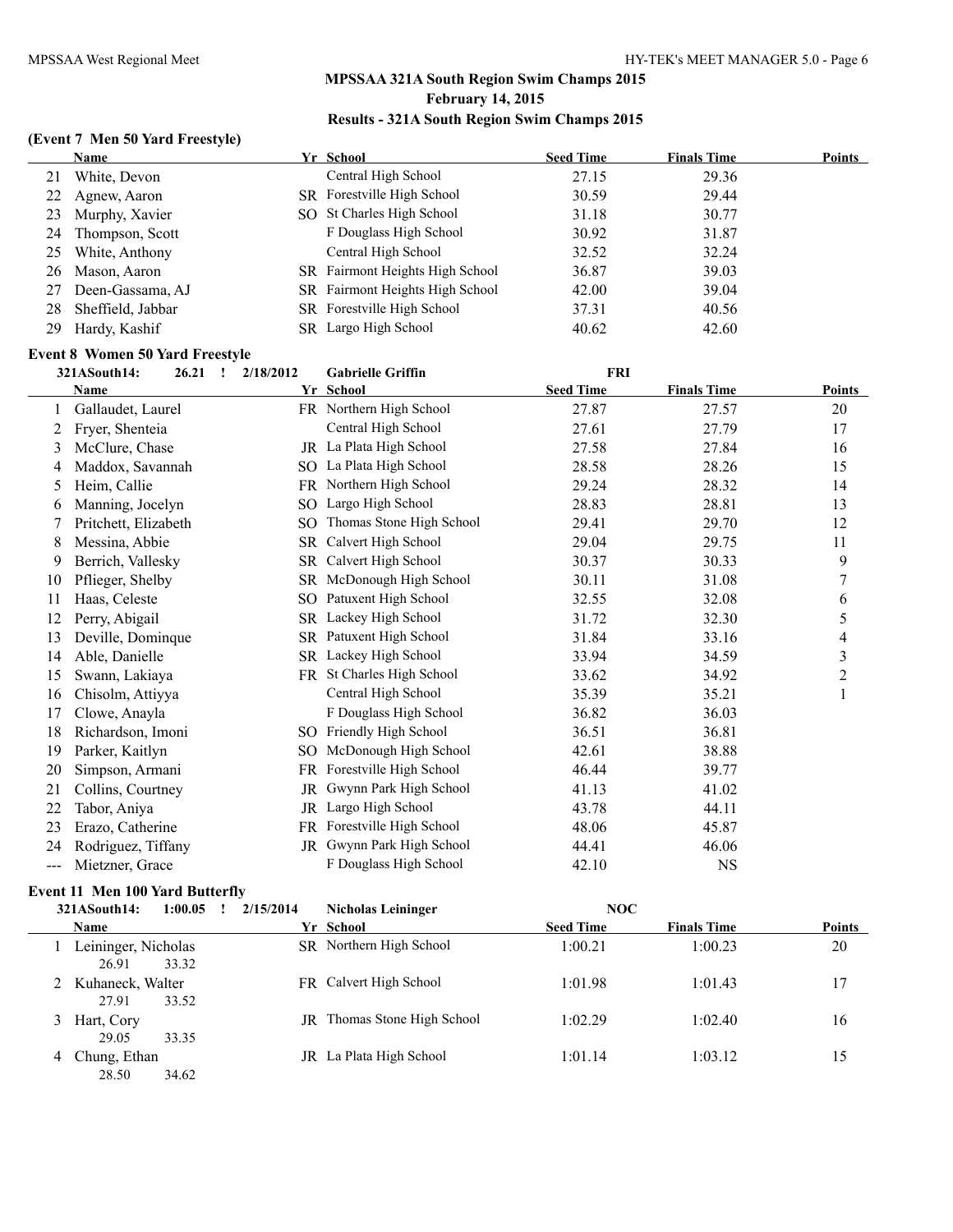## **(Event 11 Men 100 Yard Butterfly)**

|    | <b>Name</b>                           | Yr School                 | <b>Seed Time</b> | <b>Finals Time</b> | <b>Points</b> |
|----|---------------------------------------|---------------------------|------------------|--------------------|---------------|
| 5  | Hudson, Dane<br>30.05<br>34.12        | SO Calvert High School    | 1:03.25          | 1:04.17            | 14            |
| 6  | Ryon, Matthew<br>29.59<br>34.94       | SO Patuxent High School   | 1:05.68          | 1:04.53            | 13            |
| 7  | Lee, Mikhail<br>29.99<br>35.21        | SO Northern High School   | 1:03.92          | 1:05.20            | 12            |
| 8  | Etter, Elliot<br>32.19<br>35.83       | SR McDonough High School  | 1:08.71          | 1:08.02            | 11            |
| 9  | Sultzer, Terrell<br>30.33<br>38.95    | SR Friendly High School   | 1:07.20          | 1:09.28            | 9             |
| 10 | Will, Zachary<br>31.03<br>38.54       | JR Lackey High School     | 1:10.74          | 1:09.57            | 7             |
| 11 | Culhane, Brett<br>35.74<br>38.23      | SO Lackey High School     | 1:09.64          | 1:13.97            | 6             |
| 12 | Charles, Juan<br>32.79<br>41.39       | JR Friendly High School   | 1:13.66          | 1:14.18            | 5             |
| 13 | Traudt, Devin<br>32.78<br>41.77       | JR La Plata High School   | 1:17.71          | 1:14.55            | 4             |
| 14 | Morrison, Seth<br>40.23<br>48.87      | SO McDonough High School  | 1:34.46          | 1:29.10            | 3             |
| 15 | Holmes, Brandon<br>40.89<br>50.40     | JR Gwynn Park High School | 1:38.25          | 1:31.29            | 2             |
| 16 | Mosley-Heath, David<br>39.25<br>56.72 | F Douglass High School    | 1:35.21          | 1:35.97            | 1             |
|    | Augustin, Isiah<br>42.87<br>49.84     | SO Gwynn Park High School | 1:46.23          | DQ                 |               |

## **Event 12 Women 100 Yard Butterfly**

|    | 1:08.78<br>321ASouth14:<br>$\mathbf{I}$ | 2/15/2014 | <b>Sydney Fuller</b>               | <b>MDU</b>       |                    |        |
|----|-----------------------------------------|-----------|------------------------------------|------------------|--------------------|--------|
|    | <b>Name</b>                             |           | Yr School                          | <b>Seed Time</b> | <b>Finals Time</b> | Points |
|    | Gallaudet, Laurel<br>31.15<br>36.60     |           | FR Northern High School            | 1:06.47          | 1:07.75!           | 20     |
|    | Almuete, Anna<br>36.15<br>38.19         |           | JR Calvert High School             | 1:14.77          | 1:14.34            | 17     |
| 3  | Roberts, Kara<br>35.10<br>40.29         |           | SR Northern High School            | 1:15.78          | 1:15.39            | 16     |
| 4  | Bolton, Anne-Elise<br>38.54<br>46.57    |           | JR Lackey High School              | 1:21.25          | 1:25.11            | 15     |
| 5  | Ontiveros, Abby<br>40.45<br>46.73       |           | SR Patuxent High School            | 1:27.75          | 1:27.18            | 14     |
| 6  | Smith, Lauren<br>40.94<br>49.13         |           | <b>JR</b> Thomas Stone High School | 1:36.04          | 1:30.07            | 13     |
|    | Cunningham, Megan<br>44.21<br>50.69     |           | JR McDonough High School           | 1:35.18          | 1:34.90            | 12     |
| 8  | Hartsig, Layne<br>43.88<br>51.18        |           | JR Calvert High School             | 1:32.13          | 1:35.06            | 11     |
| 9  | Cox, Kaylee<br>44.58<br>53.55           |           | SO McDonough High School           | 1:39.98          | 1:38.13            | 9      |
| 10 | Eugene, Morgan<br>43.98<br>54.56        |           | F Douglass High School             | 1:36.04          | 1:38.54            | 7      |
| 11 | Myles, Jalah<br>54.00<br>1:11.76        |           | JR Gwynn Park High School          | 2:03.35          | 2:05.76            | 6      |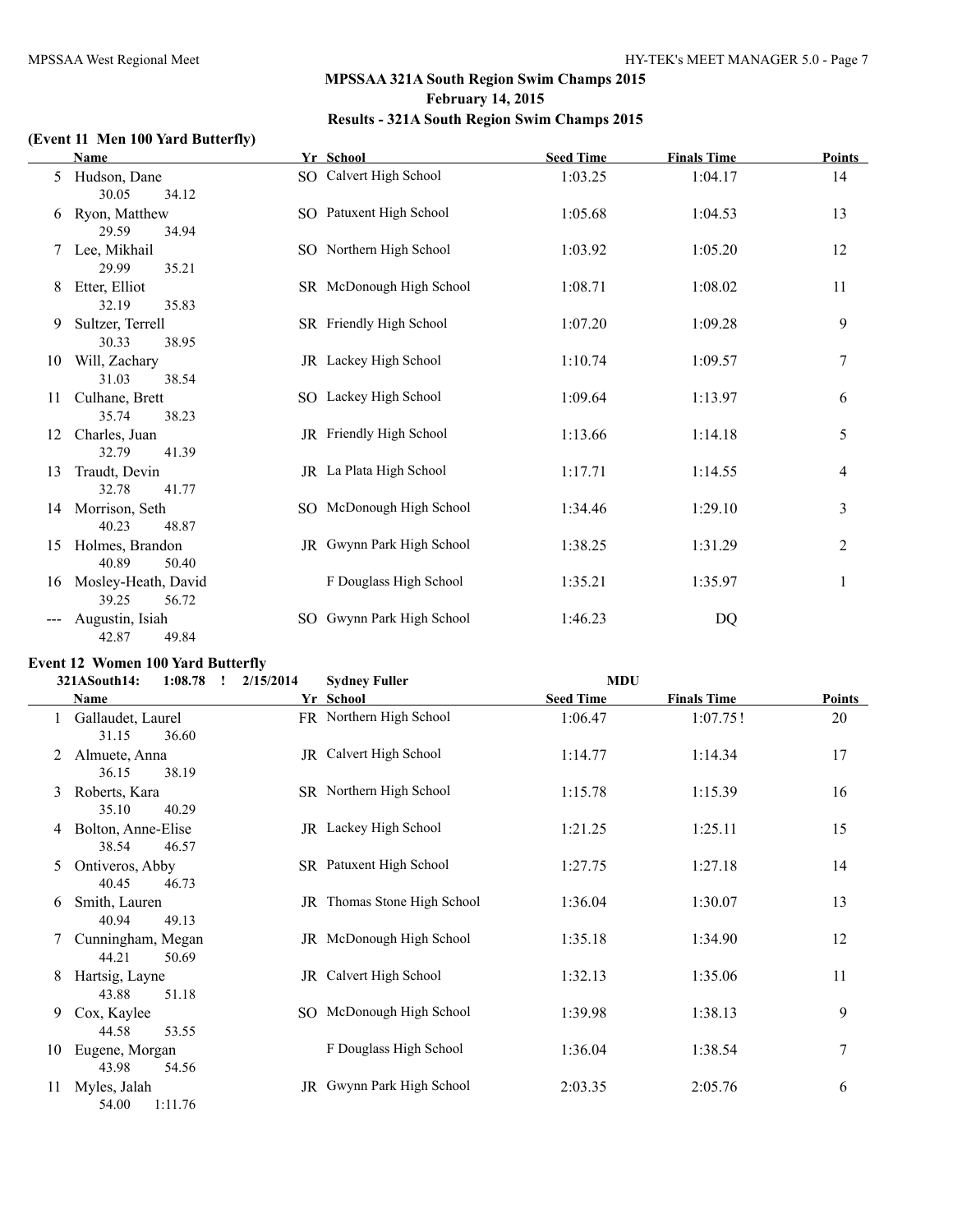#### **(Event 12 Women 100 Yard Butterfly)**

| Name                   | Yr School                | <b>Seed Time</b> | <b>Finals Time</b> | <b>Points</b> |
|------------------------|--------------------------|------------------|--------------------|---------------|
| --- Garren, Grace      | FR Patuxent High School  | 1:47.90          | DQ                 |               |
| 1:00.10<br>44.93       |                          |                  |                    |               |
| --- Alvey, Courtney    | JR Lackey High School    | 1:39.21          | DQ                 |               |
| 45.82<br>53.67         |                          |                  |                    |               |
| --- Blackwell, Jasmine | JR Crossland High School | 1:48.63          | DO                 |               |
| 1:08.57<br>47.96       |                          |                  |                    |               |

# **Event 13 Men 100 Yard Freestyle**<br>321 A South 14: 50 39 1 2

|    | 321ASouth14:                      | 50.39 ! | 2/15/2014 | <b>Tommy Cranford</b>       | NOC              |                    |               |
|----|-----------------------------------|---------|-----------|-----------------------------|------------------|--------------------|---------------|
|    | Name                              |         |           | Yr School                   | <b>Seed Time</b> | <b>Finals Time</b> | <b>Points</b> |
|    | Cranford, Tommy<br>25.17          | 27.00   |           | SR Northern High School     | 49.69            | 52.17              | 20            |
| 2  | Will, Brandon<br>26.04            | 26.93   |           | SR Lackey High School       | 53.76            | 52.97              | 17            |
| 3  | Leininger, Nicholas<br>26.48      | 29.20   |           | SR Northern High School     | 53.92            | 55.68              | 16            |
|    | 4 Hall, Isaiah<br>26.17           | 30.11   |           | SR McDonough High School    | 54.45            | 56.28              | 15            |
| 5  | Landicho, Marc<br>26.51           | 30.07   |           | SO McDonough High School    | 56.24            | 56.58              | 14            |
| 6  | Jackson, Jonathan<br>26.39        | 32.04   |           | JR Friendly High School     | 59.24            | 58.43              | 13            |
| 7  | Field, Nathan<br>27.36            | 31.58   |           | JR Patuxent High School     | 1:01.57          | 58.94              | 12            |
| 8  | Burch, William<br>28.15           | 30.95   |           | JR Thomas Stone High School | 1:01.30          | 59.10              | 11            |
| 9. | Fitzsimmons, Zach<br>28.13        | 31.54   |           | JR La Plata High School     | 59.00            | 59.67              | 9             |
|    | 10 Davison, Christopher<br>28.47  | 31.56   |           | SR Gwynn Park High School   | 1:00.97          | 1:00.03            | 7             |
| 11 | Will, Dylan<br>28.78              | 31.49   |           | JR Lackey High School       | 1:03.70          | 1:00.27            | 6             |
| 12 | Blanco, Guillermo                 |         |           | FR Forestville High School  | 1:05.22          | 1:04.25            | 5             |
|    | 13 Gibert, David<br>31.74         | 33.68   |           | SR Friendly High School     | 1:06.95          | 1:05.42            | 4             |
|    | 14 Brown, Ethan<br>31.15          | 34.65   |           | FR La Plata High School     | 1:01.11          | 1:05.80            | 3             |
|    | 15 Briscoe, Noah<br>30.44         | 35.64   |           | SO St Charles High School   | 1:06.00          | 1:06.08            | 2             |
|    | 16 Carter-King, Jeremiah<br>30.99 | 35.34   |           | JR Gwynn Park High School   | 1:07.59          | 1:06.33            | 1             |
|    | 17 Horling, Austin<br>31.05       | 36.12   |           | SR Patuxent High School     | 1:08.41          | 1:07.17            |               |
|    | 18 White, Devon<br>30.75          | 37.19   |           | Central High School         | 1:08.37          | 1:07.94            |               |
|    | 19 Owens, Mark<br>31.29           | 37.15   |           | F Douglass High School      | 1:08.69          | 1:08.44            |               |
| 20 | Danielson, Teddy<br>32.97         | 35.65   |           | FR Calvert High School      | 1:09.71          | 1:08.62            |               |
| 21 | Smallhorn, Colin<br>32.81         | 38.14   |           | SR Thomas Stone High School | 1:14.58          | 1:10.95            |               |
| 22 | Osburn, Alex<br>34.16             | 43.00   |           | JR Calvert High School      | 1:13.20          | 1:17.16            |               |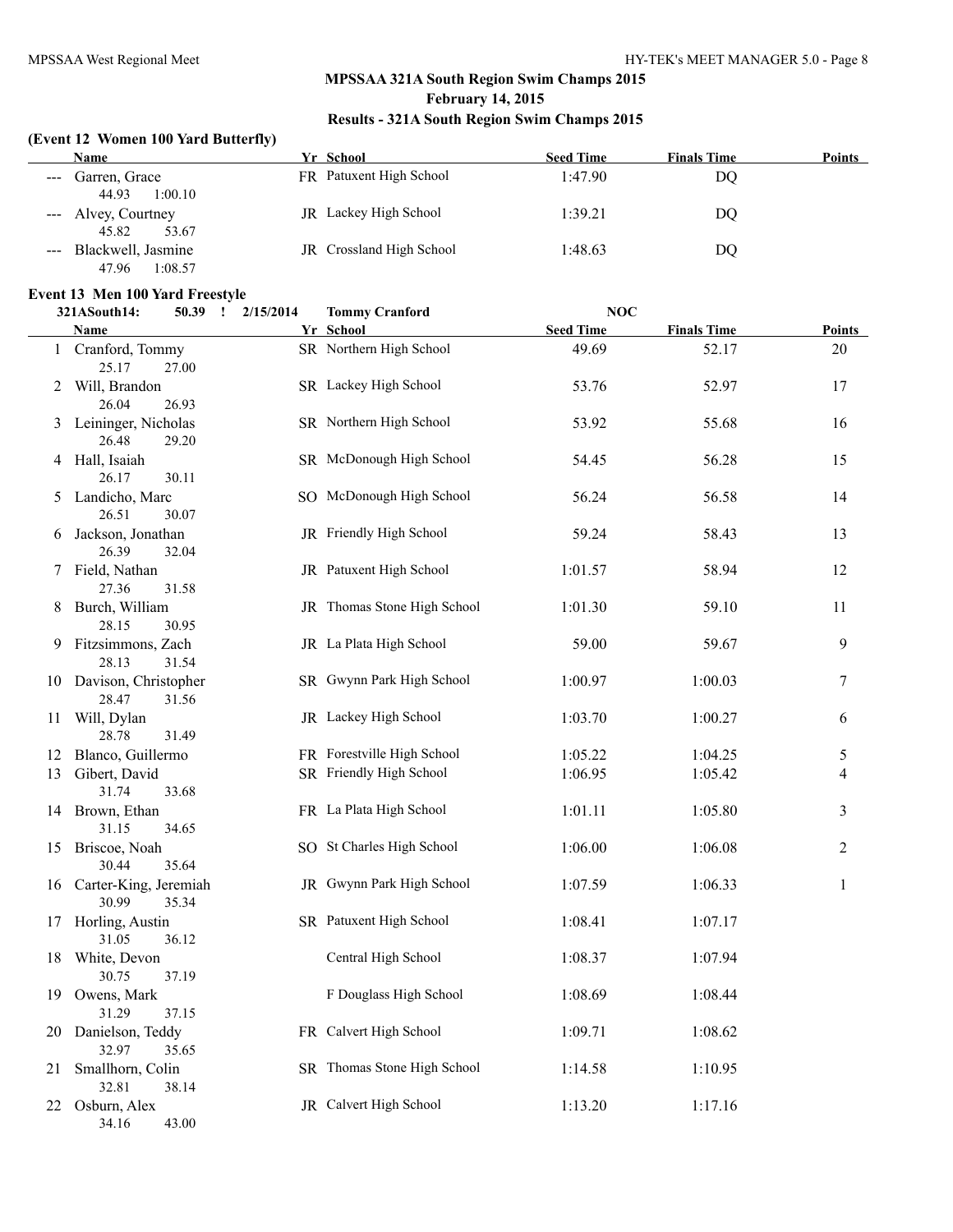#### **(Event 13 Men 100 Yard Freestyle)**

|    | <b>Name</b>                       | Yr School                              | <b>Seed Time</b> | <b>Finals Time</b> | <b>Points</b> |
|----|-----------------------------------|----------------------------------------|------------------|--------------------|---------------|
| 23 | Adams, Nathan<br>39.50<br>44.66   | JR Crossland High School               | 1:21.47          | 1:24.16            |               |
| 24 | Mason, Aaron                      | <b>SR</b> Fairmont Heights High School | 1:32.55          | 1:36.41            |               |
| 25 | Brown, Jordan<br>45.16<br>56.17   | SR Largo High School                   | 1:37.03          | 1:41.33            |               |
| 26 | Hardy, Kashif<br>1:03.26<br>49.21 | SR Largo High School                   | 1:47.24          | 1:52.47            |               |
|    | --- Brinkley, Romeo               | SR Forestville High School             | 1:12.71          | <b>DFS</b>         |               |
|    | --- Powell, Jeremiah              | F Douglass High School                 | 1:15.09          | NS                 |               |

# **Event 14 Women 100 Yard Freestyle**<br>321 A South 14: 50.78 1 2/15/2014

|    | 321ASouth14:                  | 59.78<br>$\mathbf{I}$ | 2/15/2014 | <b>Abigail Belote</b>       | <b>LAP</b>       |                    |                |
|----|-------------------------------|-----------------------|-----------|-----------------------------|------------------|--------------------|----------------|
|    | Name                          |                       |           | Yr School                   | <b>Seed Time</b> | <b>Finals Time</b> | Points         |
|    | 1 McClure, Chase<br>28.67     | 31.97                 |           | JR La Plata High School     | 1:00.37          | 1:00.64            | 20             |
| 2  | Fryer, Shenteia<br>30.63      | 33.31                 |           | Central High School         | 1:03.92          | 1:03.94            | 17             |
| 3  | Manning, Jocelyn<br>30.36     | 33.66                 |           | SO Largo High School        | 1:04.93          | 1:04.02            | 16             |
| 4  | Dickson, Amy<br>31.09         | 34.71                 |           | SO Patuxent High School     | 1:06.27          | 1:05.80            | 15             |
| 5  | Schaefer, Michaela<br>30.53   | 35.44                 |           | FR Northern High School     | 1:07.58          | 1:05.97            | 14             |
|    | 6 Proctor, Rebecca<br>32.54   | 33.60                 |           | FR Northern High School     | 1:08.66          | 1:06.14            | 13             |
|    | 7 Ficke, Jenna<br>32.39       | 35.09                 |           | JR Calvert High School      | 1:07.84          | 1:07.48            | 12             |
| 8  | Gyuras, Mary<br>32.77         | 36.01                 |           | SR La Plata High School     | 1:07.17          | 1:08.78            | 11             |
| 9  | Pritchett, Elizabeth<br>33.11 | 35.92                 |           | SO Thomas Stone High School | 1:06.19          | 1:09.03            | 9              |
|    | 10 Messina, Abbie<br>33.01    | 36.30                 |           | SR Calvert High School      | 1:06.48          | 1:09.31            | 7              |
|    | 11 Pflieger, Shelby<br>32.16  | 37.49                 |           | SR McDonough High School    | 1:09.16          | 1:09.65            | 6              |
|    | 12 Cherry, Mackaiya<br>33.47  | 38.76                 |           | JR Lackey High School       | 1:16.18          | 1:12.23            | 5              |
|    | 13 Holland, Alexis<br>34.68   | 38.79                 |           | JR Largo High School        | 1:13.36          | 1:13.47            | 4              |
|    | 14 Perry, Abigail<br>34.17    | 39.43                 |           | SR Lackey High School       | 1:16.15          | 1:13.60            | 3              |
|    | 15 Bylan, Sarah<br>35.68      | 39.43                 |           | SO St Charles High School   | 1:09.69          | 1:15.11            | $\overline{2}$ |
|    | 16 Deville, Dominque<br>36.76 | 40.70                 |           | SR Patuxent High School     | 1:14.91          | 1:17.46            | $\mathbf{1}$   |
| 17 | Demones, Alana<br>36.85       | 42.21                 |           | FR F Douglass High School   | 1:16.69          | 1:19.06            |                |
|    | 18 Pineda, Ericka<br>38.87    | 42.68                 |           | SO Friendly High School     | 1:26.05          | 1:21.55            |                |
| 19 | Thomas, Rebekkah<br>41.31     | 46.24                 |           | JR Thomas Stone High School | 1:29.17          | 1:27.55            |                |
|    | 20 Collins, Courtney<br>42.83 | 49.92                 |           | JR Gwynn Park High School   | 1:33.53          | 1:32.75            |                |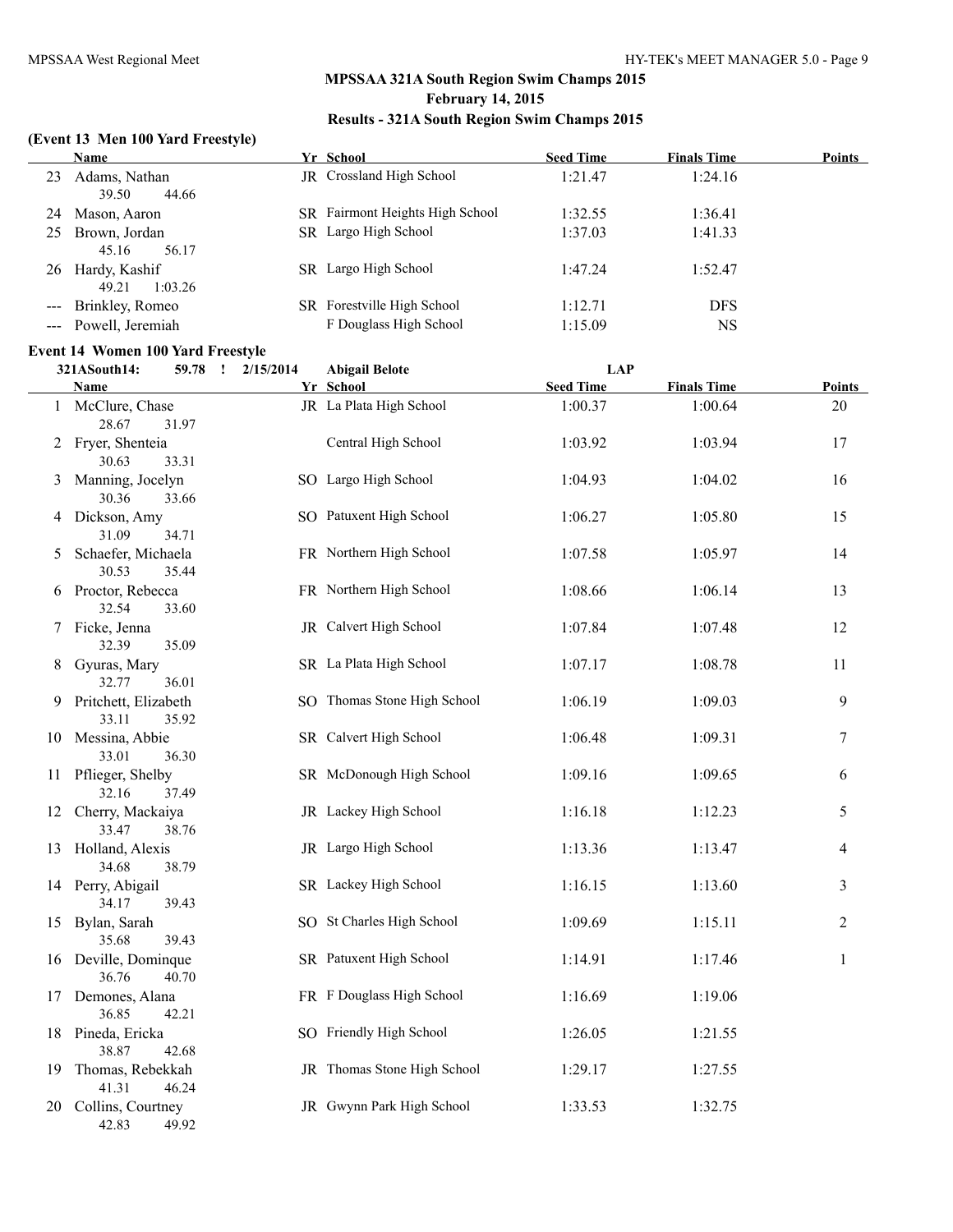## **(Event 14 Women 100 Yard Freestyle)**

|     | <b>Name</b>                                            |    | Yr School                         | <b>Seed Time</b> | <b>Finals Time</b> | <b>Points</b> |
|-----|--------------------------------------------------------|----|-----------------------------------|------------------|--------------------|---------------|
| 21  | Parker, Kaitlyn                                        |    | SO McDonough High School          | 1:39.86          | 1:35.76            |               |
| 22  | 42.53<br>53.23<br>McSwain, Gabrielle<br>44.19<br>57.16 |    | <b>IR</b> Gwynn Park High School  | 1:39.36          | 1:41.35            |               |
| 23  | Erazo, Catherine<br>50.18<br>59.27                     |    | FR Forestville High School        | 2:02.81          | 1:49.45            |               |
| 24  | Lark, Denver<br>51.79<br>1:06.62                       |    | <b>JR</b> Forestville High School | 1:57.06          | 1:58.41            |               |
| 25  | Canales, Evelyn<br>54.07<br>1:08.87                    |    | JR Fairmont Heights High School   | 2:02.00          | 2:02.94            |               |
| --- | Bankole, Olivia<br>47.29<br>37.41                      |    | Central High School               | 1:26.57          | DQ                 |               |
|     | Mietzner, Grace                                        |    | F Douglass High School            | 1:29.75          | DQ                 |               |
|     | Coleman, Ariana                                        | JR | St Charles High School            | 1:17.82          | <b>NS</b>          |               |

#### **Event 15 Men 500 Yard Freestyle**

|    | 321ASouth14:    | 4:32.73 | 2/15/2014<br>$\mathbf{I}$ |           | <b>Ben Lawless</b>      |                           |       | <b>NOC</b>       |                    |               |
|----|-----------------|---------|---------------------------|-----------|-------------------------|---------------------------|-------|------------------|--------------------|---------------|
|    | <b>Name</b>     |         |                           | Yr School |                         |                           |       | <b>Seed Time</b> | <b>Finals Time</b> | <b>Points</b> |
|    | 1 Kahl, Chris   |         |                           |           | SR Patuxent High School |                           |       | 4:56.93          | 4:55.37            | 20            |
|    | 25.11           | 28.11   | 29.29                     | 30.05     | 30.37                   | 30.59                     | 30.28 | 30.81            |                    |               |
|    | 30.73           | 30.03   |                           |           |                         |                           |       |                  |                    |               |
|    | 2 Hudson, Dane  |         |                           |           | SO Calvert High School  |                           |       | 5:42.52          | 5:33.45            | 17            |
|    | 29.69           | 32.48   | 33.52                     | 34.13     | 34.15                   | 34.36                     | 33.78 | 34.33            |                    |               |
|    | 33.67           | 33.34   |                           |           |                         |                           |       |                  |                    |               |
| 3  | Moton, Daniel   |         |                           |           | JR Northern High School |                           |       | 5:47.78          | 5:52.14            | 16            |
|    | 29.97           | 34.50   | 34.81                     | 35.34     | 35.92                   | 36.54                     | 37.43 | 36.59            |                    |               |
|    | 36.41           | 34.63   |                           |           |                         |                           |       |                  |                    |               |
| 4  | Johnson, Dorien |         |                           |           | FR Northern High School |                           |       | 5:54.82          | 6:12.15            | 15            |
|    | 30.77           | 35.00   | 36.35                     | 37.44     | 38.45                   | 38.83                     | 39.28 | 39.96            |                    |               |
|    | 38.59           | 37.48   |                           |           |                         |                           |       |                  |                    |               |
| 5  | Abderrahim, Lee |         |                           |           | JR Lackey High School   |                           |       | 6:23.75          | 6:21.91            | 14            |
|    | 31.04           | 35.89   | 37.51                     | 39.28     | 39.88                   | 40.51                     | 41.24 | 41.42            |                    |               |
|    | 39.41           | 35.73   |                           |           |                         |                           |       |                  |                    |               |
|    | 6 Dudley, Nate  |         |                           |           | SR Lackey High School   |                           |       | 6:19.95          | 6:24.96            | 13            |
|    | 29.88           | 34.98   | 38.54                     | 38.68     | 38.57                   | 1:22.16                   |       |                  |                    |               |
|    | 41.63           | 39.29   |                           |           |                         |                           |       |                  |                    |               |
|    | Redden, Michael |         |                           |           | SO Calvert High School  |                           |       | 6:37.46          | 6:35.00            | 12            |
|    | 32.69           | 37.29   | 1:21.18                   |           |                         | 41.21                     | 42.08 | 41.44            |                    |               |
|    | 40.96           | 36.77   |                           |           |                         |                           |       |                  |                    |               |
| 8  | Lopez, Carlos   |         |                           |           |                         | JR Gwynn Park High School |       | 6:11.86          | 6:38.36            | 11            |
|    | 34.86           | 38.64   | 41.44                     | 42.16     | 41.06                   | 39.56                     | 41.22 | 40.61            |                    |               |
|    | 40.47           | 38.34   |                           |           |                         |                           |       |                  |                    |               |
| 9  | Ford, Vontra    |         |                           |           | FR Friendly High School |                           |       | 7:12.84          | 7:06.42            | 9             |
|    | 37.73           | 41.74   | 43.94                     | 44.96     | 44.56                   | 44.38                     | 45.05 | 43.40            |                    |               |
|    | 43.06           | 37.60   |                           |           |                         |                           |       |                  |                    |               |
|    | 10 King, Aaron  |         |                           |           |                         | SR McDonough High School  |       | 7:04.30          | 7:08.54            | $\tau$        |
|    | 34.34           | 40.03   | 43.47                     | 44.10     | 45.17                   | 45.36                     | 47.16 | 45.98            |                    |               |
|    | 44.56           | 38.37   |                           |           |                         |                           |       |                  |                    |               |
| 11 | Browning, Jack  |         |                           |           |                         | SO McDonough High School  |       | 7:18.41          | 7:09.26            | 6             |
|    | 34.37           | 38.49   | 41.95                     | 43.79     | 45.72                   | 45.87                     | 45.90 | 46.47            |                    |               |
|    | 47.26           | 39.44   |                           |           |                         |                           |       |                  |                    |               |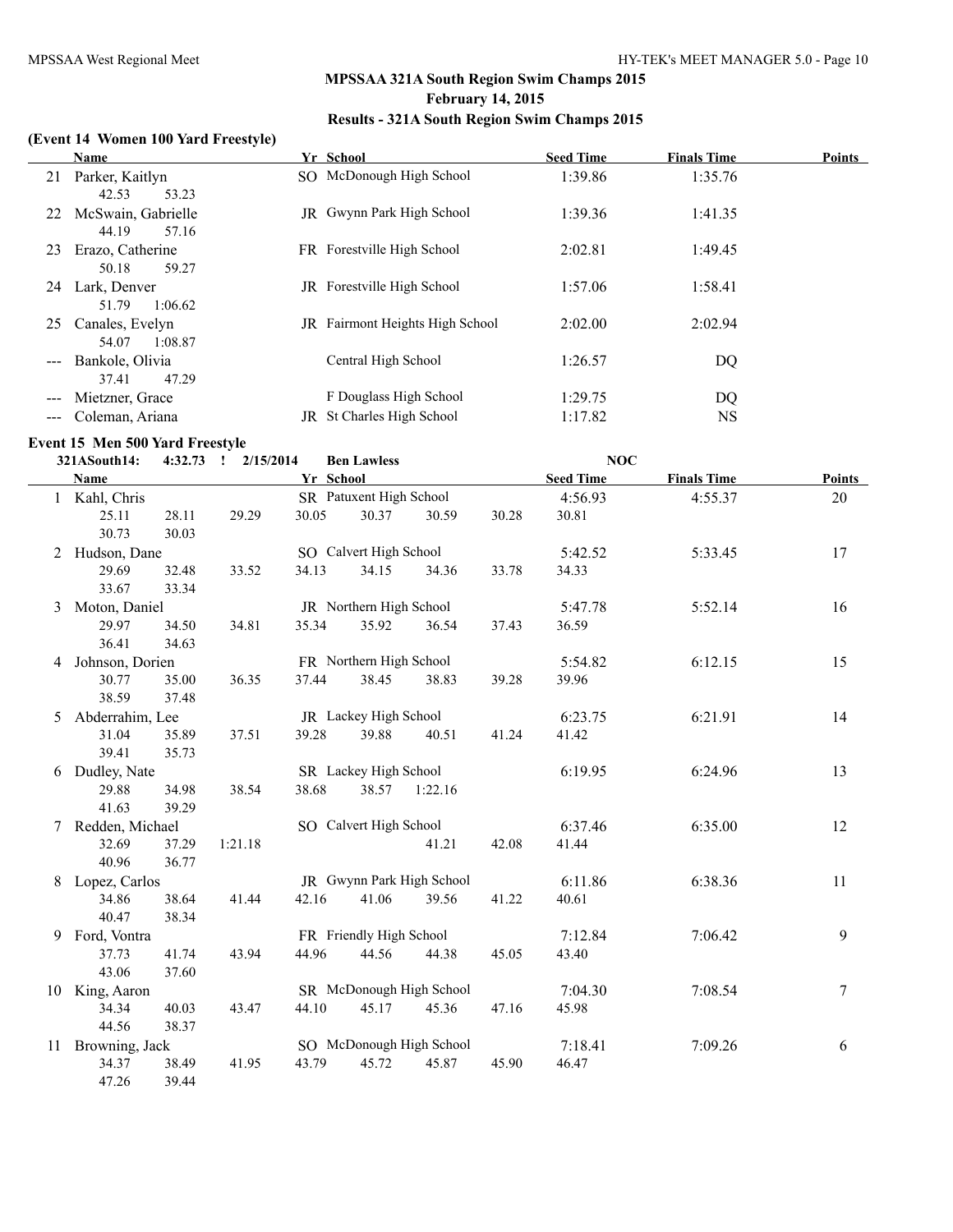## **(Event 15 Men 500 Yard Freestyle)**

|                       | Name                  |       |       | Yr School |                             |       |       | <b>Seed Time</b> | <b>Finals Time</b> | <b>Points</b> |
|-----------------------|-----------------------|-------|-------|-----------|-----------------------------|-------|-------|------------------|--------------------|---------------|
| Huffman, Joseph<br>12 |                       |       |       |           | SO La Plata High School     |       |       | 7:15.49          | 7:12.20            | 5             |
|                       | 36.58                 | 42.32 | 43.80 | 45.08     | 44.24                       |       |       | 43.99            |                    |               |
|                       | 45.59                 | 40.52 |       |           |                             |       |       |                  |                    |               |
| 13                    | Pinkard, Charles      |       |       |           | SO Friendly High School     |       |       | 7:12.78          | 7:17.21            | 4             |
|                       | 34.93                 | 40.89 | 44.27 | 46.45     | 46.35                       | 46.40 | 45.61 | 45.05            |                    |               |
|                       | 45.27                 | 41.99 |       |           |                             |       |       |                  |                    |               |
| 14                    | Goodell, Jr., Douglas |       |       |           | SO Thomas Stone High School |       |       | 7:12.87          | 7:21.02            | 3             |
|                       | 33.63                 | 38.87 | 42.63 | 45.41     | 46.49                       | 47.84 | 47.80 | 49.52            |                    |               |
|                       | 45.17                 | 43.66 |       |           |                             |       |       |                  |                    |               |
| 15                    | Queirolo, Gabe        |       |       |           | SO Patuxent High School     |       |       | 6:31.48          | 8:04.13            | 2             |
|                       | 37.45                 | 42.58 | 46.36 | 49.89     | 51.18                       | 51.44 | 52.22 | 52.17            |                    |               |
|                       | 51.51                 | 49.33 |       |           |                             |       |       |                  |                    |               |

## **Event 16 Women 500 Yard Freestyle**

|   | 321ASouth14:        | $5:33.51$ ! | 2/18/2012 |           | <b>Gabrielle Griffin</b> |                          |       | FRI              |                    |               |
|---|---------------------|-------------|-----------|-----------|--------------------------|--------------------------|-------|------------------|--------------------|---------------|
|   | <b>Name</b>         |             |           | Yr School |                          |                          |       | <b>Seed Time</b> | <b>Finals Time</b> | <b>Points</b> |
|   | 1 Morgan, Mackenzie |             |           |           | SO Patuxent High School  |                          |       | 6:17.07          | 6:28.72            | 20            |
|   | 32.79               | 37.15       | 39.48     | 40.19     | 39.86                    | 40.45                    | 40.98 | 41.10            |                    |               |
|   | 39.59               | 37.13       |           |           |                          |                          |       |                  |                    |               |
| 2 | Willett, Elizabeth  |             |           |           | SR Lackey High School    |                          |       | 7:02.23          | 6:51.90            | 17            |
|   | 34.96               | 39.78       | 41.07     | 42.66     | 43.33                    | 1:28.93                  |       |                  |                    |               |
| 3 | Shanks, Olivia      |             |           |           | SR La Plata High School  |                          |       | 6:42.95          | 6:51.97            | 16            |
|   | 33.63               | 38.17       | 41.26     | 41.98     | 42.57                    | 43.13                    | 43.16 | 43.68            |                    |               |
|   | 42.68               | 41.71       |           |           |                          |                          |       |                  |                    |               |
| 4 | Beardmore, Aimee    |             |           |           | JR Calvert High School   |                          |       | 6:52.04          | 6:52.31            | 15            |
|   | 34.19               | 40.48       | 42.93     | 43.13     | 43.69                    | 43.60                    | 42.83 | 42.77            |                    |               |
|   | 41.64               | 37.05       |           |           |                          |                          |       |                  |                    |               |
| 5 | Elbrecht, Elisabeth |             |           |           | FR Northern High School  |                          |       | 7:15.77          | 7:21.07            | 14            |
|   |                     | 0.04        |           |           |                          |                          |       |                  |                    |               |
| 6 | Cunningham, Megan   |             |           |           |                          | JR McDonough High School |       | 7:07.53          | 7:28.08            | 13            |
|   | 38.93               | 44.32       | 45.50     | 46.87     | 47.35                    | 46.66                    | 45.34 | 44.62            |                    |               |
|   | 45.15               | 43.34       |           |           |                          |                          |       |                  |                    |               |
|   | Almuete, Kristen    |             |           |           | SO Calvert High School   |                          |       | 7:39.16          | 7:35.43            | 12            |
|   | 36.11               | 43.02       | 45.49     | 46.89     | 47.00                    | 47.26                    | 48.96 | 47.74            |                    |               |
|   | 48.25               | 44.71       |           |           |                          |                          |       |                  |                    |               |
| 8 | Cox, Kaylee         |             |           |           |                          | SO McDonough High School |       | 7:39.07          | 7:36.51            | 11            |
|   | 39.88               | 44.35       | 46.85     | 45.70     | 47.11                    | 47.40                    | 48.03 | 47.49            |                    |               |
|   | 46.54               | 43.16       |           |           |                          |                          |       |                  |                    |               |
| 9 | Miller, Caitlin     |             |           |           | JR Northern High School  |                          |       | 7:23.45          | 7:37.47            | 9             |
|   | 34.52               | 40.98       | 44.38     |           |                          |                          |       |                  |                    |               |
|   | 1:36.50             |             |           |           |                          |                          |       |                  |                    |               |
|   | 10 Rohde, Renae     |             |           |           | FR Lackey High School    |                          |       | 7:49.32          | 7:38.28            | 7             |
|   | 38.69               | 43.59       | 45.21     | 1:35.21   | 1:35.61                  |                          |       |                  |                    |               |
|   |                     | 42.54       |           |           |                          |                          |       |                  |                    |               |
|   | 11 Wood, Tabitha    |             |           |           | F Douglass High School   |                          |       | 8:10.12          | 8:06.15            | 6             |
|   | 40.55               | 46.15       | 50.79     | 49.62     | 52.73                    |                          |       | 51.25            |                    |               |
|   | 50.55               | 42.49       |           |           |                          |                          |       |                  |                    |               |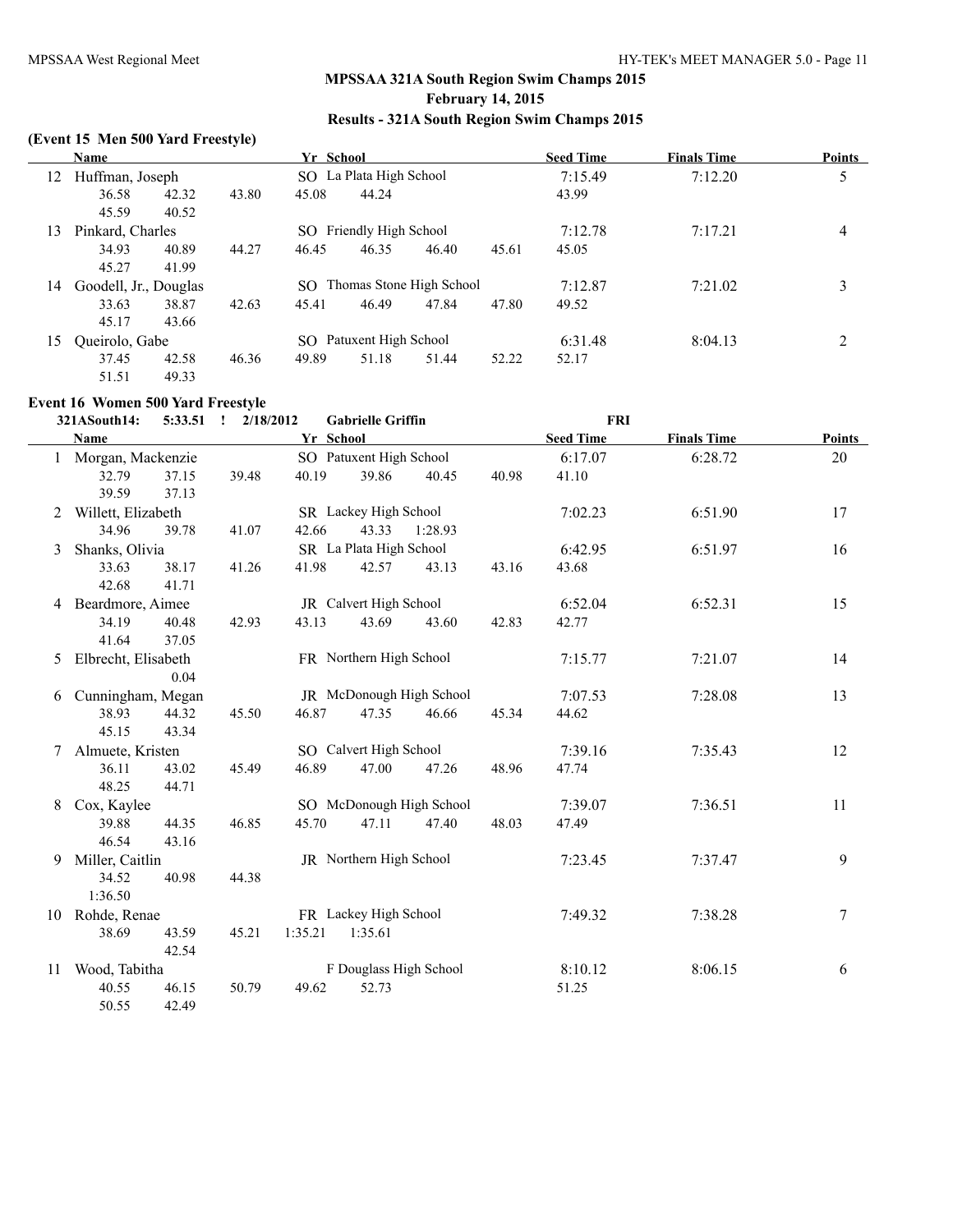## **Event 17 Men 200 Yard Freestyle Relay**

**321ASouth14: 1:38.37 ! 2/15/2014 Patuxent High School**

**E Faison, N Field, A Kaplan, C Kahl**

|   | <b>Team</b>                     | Relay                   | <b>Seed Time</b>            | <b>Finals Time</b>         | <b>Points</b> |
|---|---------------------------------|-------------------------|-----------------------------|----------------------------|---------------|
|   | 1 Northern High School          |                         | 1:37.35                     | 1:36.97!                   | 40            |
|   | 1) Leininger, Nicholas SR       | 2) Piccoli, Josh SR     | 3) Daniel, Christian JR     | 4) Cranford, Tommy SR      |               |
|   | 24.25<br>25.84<br>24.33         | 22.55                   |                             |                            |               |
|   | 2 McDonough High School         |                         | 1:38.11                     | 1:37.14!                   | 34            |
|   | 1) Landicho, Marc SO            | 2) Etter, Elliot SR     | 3) Laco, Nick SR            | 4) Hall, Isaiah SR         |               |
|   | 24.44<br>15.84<br>33.80         | 23.06                   |                             |                            |               |
|   | 3 Lackey High School            |                         | 1:42.22                     | 1:44.23                    | 32            |
|   | 1) Will, Zachary JR             | 2) Dudley, Nate SR      | 3) Culhane, Brett SO        | 4) Chen, Kevin JR          |               |
|   | 26.64<br>26.11<br>26.54         | 24.94                   |                             |                            |               |
|   | 4 Friendly High School          |                         | 1:44.16                     | 1:44.42                    | 30            |
|   | 1) Banks, Kerrington SO         | 2) Charles, Juan JR     | 3) Sultzer, Terrell SR      | 4) Jackson, Jonathan JR    |               |
|   | 26.85<br>26.50<br>26.01         | 25.06                   |                             |                            |               |
| 5 | Thomas Stone High School        |                         | 1:48.15                     | 1:44.71                    | 28            |
|   | 1) Park, Adam SO                | 2) Reeves, Davonte SR   | 3) Burch, William JR        | 4) Hart, Cory JR           |               |
|   | 26.01<br>28.36<br>25.54         | 24.80                   |                             |                            |               |
|   | 6 Patuxent High School          |                         | 1:48.37                     | 1:51.12                    | 26            |
|   | 1) McKenzie, Matthew SO         | 2) Chaundy, Hunter JR   | 3) Horling, Austin SR       | 4) Ryon, Matthew SO        |               |
|   | 27.93<br>27.10<br>28.87         | 27.22                   |                             |                            |               |
|   | 7 La Plata High School          |                         | 1:48.35                     | 1:51.89                    | 24            |
|   | 1) Bowlin, Micheal SO           | 2) Traudt, Devin JR     | 3) Fitzsimmons, Zach JR     | 4) Brown, Ethan FR         |               |
|   | 27.16<br>28.76<br>27.43         | 28.54                   |                             |                            |               |
|   | 8 Calvert High School           |                         | 1:47.00                     | 1:53.62                    | 22            |
|   | 1) Baker, Matthew FR            | 2) Osburn, Alex JR      | 3) Redden, Michael SO       | 4) Malone, Brendan SO      |               |
|   | 28.44<br>28.56<br>29.38         | 27.24                   |                             |                            |               |
| 9 | Gwynn Park High School          |                         | 1:51.39                     | 2:00.26                    | 18            |
|   | 1) Augustin, Isiah SO           | 2) Lopez, Carlos JR     | 3) Carter-King, Jeremiah JR | 4) Davison, Christopher SR |               |
|   | 32.21<br>32.37<br>32.36         | 23.32                   |                             |                            |               |
|   | 10 F Douglass High School       |                         | 1:53.07                     | 2:01.73                    | 14            |
|   | 1) Owens, Mark                  | 2) Snowden, David       | 3) Goldson, Lyndell         | 4) Pounds, Jacob FR        |               |
|   | 31.23<br>33.29<br>32.36         | 24.85                   |                             |                            |               |
|   | 11 Forestville High School      |                         | 2:06.34                     | 2:14.87                    | 12            |
|   | 1) Agnew, Aaron SR              | 2) Adelekan, Michael SR | 3) Taylor, Darnell JR       | 4) Sheffield, Jabbar SR    |               |
|   | 30.43<br>33.26<br>39.76         | 31.42                   |                             |                            |               |
|   | 12 Fairmont Heights High School |                         | 2:30.43                     | 2:23.67                    | 10            |
|   | 1) Mason, Aaron SR              | 2) Deen-Gassama, AJ SR  | 3) Turner, Renard SR        | 4) Doby, Tory SR           |               |
|   | 38.91<br>38.53<br>38.38         | 27.85                   |                             |                            |               |
|   | 13 Largo High School            |                         | 2:30.94                     | 2:33.61                    | 8             |
|   | 1) Evans, Ernesto SR            | 2) Smallwood, Darron SO | 3) Hardy, Kashif SR         | 4) Brown, Jordan SR        |               |
|   | 43.93<br>47.18<br>25.41         | 37.09                   |                             |                            |               |

#### **Event 18 Women 200 Yard Freestyle Relay**

**321ASouth14: 1:59.26 ! 2/15/2014 McDonough High School**

| A Grund, N Simmonds, S Pflieger, S Fuller |                          |                       |                     |               |  |  |  |  |  |  |
|-------------------------------------------|--------------------------|-----------------------|---------------------|---------------|--|--|--|--|--|--|
| Team                                      | Relay                    | <b>Seed Time</b>      | <b>Finals Time</b>  | <b>Points</b> |  |  |  |  |  |  |
| La Plata High School                      |                          | 1:59.37               | 1.55431             | 40            |  |  |  |  |  |  |
| 1) McClure, Chase JR                      | 2) Maddox, Savannah SO   | 3) Gyuras, Mary SR    | 4) Liberi, Willa SR |               |  |  |  |  |  |  |
| 30.28<br>27.90<br>30.06                   | 27.19                    |                       |                     |               |  |  |  |  |  |  |
| Northern High School                      |                          | 1:58.26               | 1:56.15!            | 34            |  |  |  |  |  |  |
| 1) Schaefer, Michaela FR                  | 2) Maresca, Gabrielle FR | 3) Miller, Caitlin JR | 4) Heim, Callie FR  |               |  |  |  |  |  |  |
| 28.97<br>29.84<br>29.06                   | 28.28                    |                       |                     |               |  |  |  |  |  |  |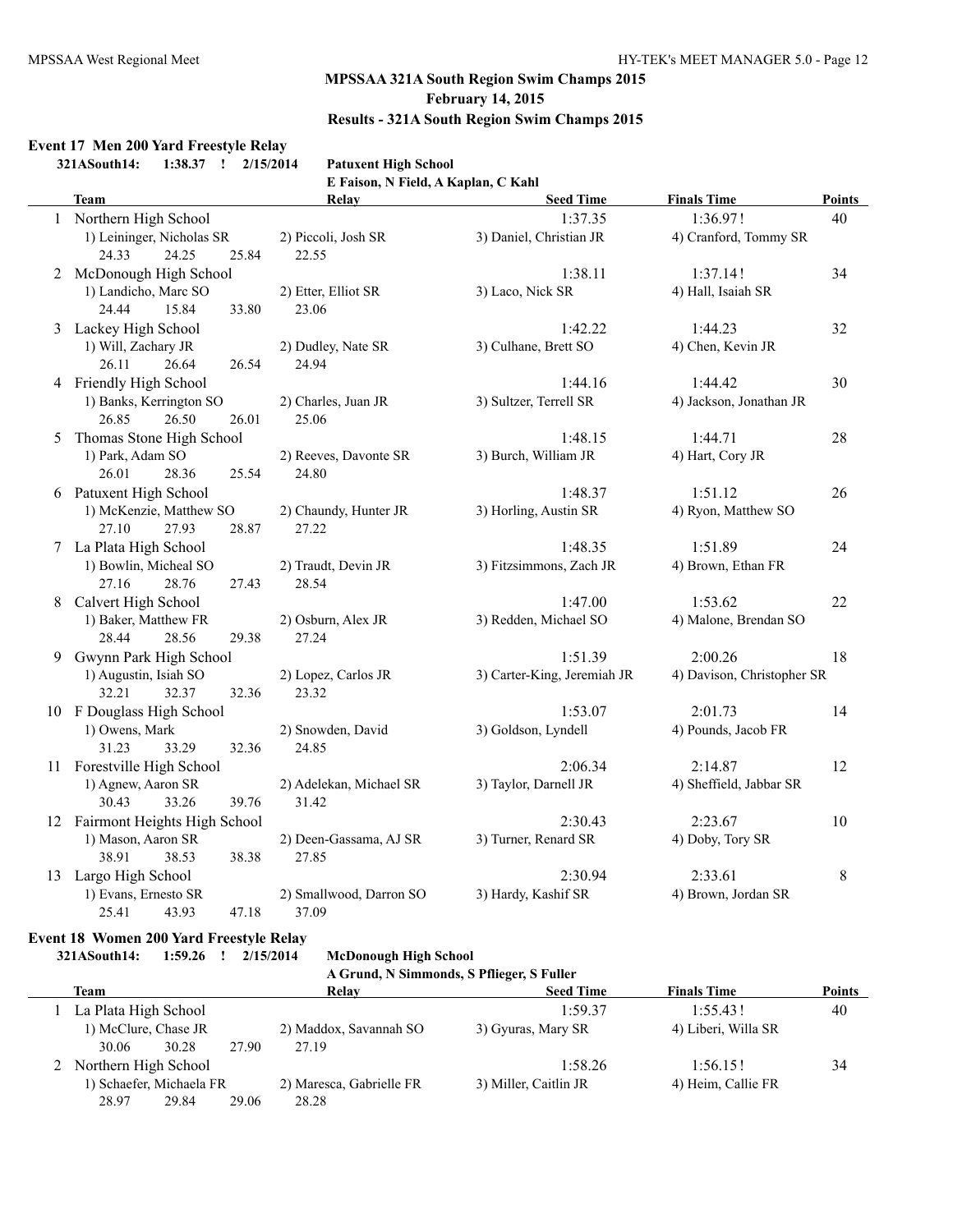# **MPSSAA 321A South Region Swim Champs 2015 February 14, 2015**

# **Results - 321A South Region Swim Champs 2015**

#### **(Event 18 Women 200 Yard Freestyle Relay)**

|    | Team                         | Relay                      | <b>Seed Time</b>         | <b>Finals Time</b>         | <b>Points</b> |
|----|------------------------------|----------------------------|--------------------------|----------------------------|---------------|
| 3  | Calvert High School          |                            | 2:00.58                  | 2:01.46                    | 32            |
|    | 1) Messina, Abbie SR         | 2) Berrich, Vallesky SR    | 3) Beardmore, Aimee JR   | 4) Ficke, Jenna JR         |               |
|    | 30.75<br>30.15<br>30.46      | 30.10                      |                          |                            |               |
| 4  | McDonough High School        |                            | 2:05.31                  | 2:04.98                    | 30            |
|    | 1) Elmore, Rachel SR         | 2) Adams, Stephanie SO     | 3) Abell, Becca SR       | 4) Pflieger, Shelby SR     |               |
|    | 30.90<br>34.77<br>29.28      | 30.03                      |                          |                            |               |
| 5  | Lackey High School           |                            | 2:11.95                  | 2:08.82                    | 28            |
|    | 1) Ziebell, Calla FR         | 2) Cherry, Mackaiya JR     | 3) Bolton, Anne-Elise JR | 4) Willett, Elizabeth SR   |               |
|    | 30.97<br>34.50<br>30.37      | 32.98                      |                          |                            |               |
| 6  | Thomas Stone High School     |                            | 2:15.45                  | 2:17.60                    | 26            |
|    | 1) Keen, Alyssa FR           | 2) Thomas, Rebekkah JR     | 3) Smith, Lauren JR      | 4) Pritchett, Elizabeth SO |               |
|    | 35.53<br>45.52<br>29.25      | 27.30                      |                          |                            |               |
| 7  | Patuxent High School         |                            | 2:12.44                  | 2:19.82                    | 24            |
|    | 1) Deville, Dominque SR      | 2) Innocenti, Valerie SO   | 3) Rayle, Rose FR        | 4) Garren, Grace FR        |               |
|    | 36.38<br>35.18<br>33.32      | 34.94                      |                          |                            |               |
| 8  | F Douglass High School       |                            | 2:19.15                  | 2:24.15                    | 22            |
|    | 1) Mietzner, Grace           | 2) Powell, Sandra FR       | 3) Clowe, Anayla         | 4) Demones, Alana FR       |               |
|    | 35.59<br>39.62<br>1:08.94    |                            |                          |                            |               |
| 9  | Largo High School            |                            | 2:23.20                  | 2:27.87                    | 18            |
|    | 1) Manning, Jocelyn SO       | 2) Smith, Terria SR        | 3) Tabor, Aniya JR       | 4) Holland, Alexis JR      |               |
|    | 33.24<br>42.07<br>42.60      | 29.96                      |                          |                            |               |
| 10 | Gwynn Park High School       |                            | 2:56.69                  | 2:53.89                    | 14            |
|    | 1) Myles, Jalah JR           | 2) Rodriguez, Tiffany JR   | 3) Williams, Kailah JR   | 4) Collins, Courtney JR    |               |
|    | 57.19<br>33.58<br>41.39      | 41.73                      |                          |                            |               |
|    | Fairmont Heights High School |                            | 3:34.50                  | <b>DQ</b>                  |               |
|    | 1) Barnes, Catelyn JR        | 2) Nwoke, Christianelle SO | 3) Canales, Evelyn JR    | 4) McCoy, Alexis SR        |               |
|    | 58.26<br>54.17<br>57.84      | 56.09                      |                          |                            |               |
|    | Forestville High School      |                            | 3:05.58                  | <b>NS</b>                  |               |
|    | 1) Juarez, Anaisha JR        | 2) Simpson, Armani FR      | 3) Lark, Denver JR       | 4) Erazo, Catherine FR     |               |

#### **Event 19 Men 100 Yard Backstroke**

|    | 321ASouth14:              | 54.79<br>$\mathbf{I}$ | 2/15/2014 | <b>Chris Kahl</b>           | <b>PTX</b>       |                    |        |
|----|---------------------------|-----------------------|-----------|-----------------------------|------------------|--------------------|--------|
|    | Name                      |                       |           | Yr School                   | <b>Seed Time</b> | <b>Finals Time</b> | Points |
|    | Kahl, Chris<br>25.98      | 27.72                 |           | SR Patuxent High School     | 53.58            | 53.70!             | 20     |
| 2  | Butler, Shaun<br>30.36    | 31.89                 |           | SO Lackey High School       | 1:02.83          | 1:02.25            | 17     |
| 3  | Kuhaneck, Walter<br>30.64 | 32.47                 |           | FR Calvert High School      | 1:02.67          | 1:03.11            | 16     |
| 4  | Landicho, Marc<br>33.55   | 34.63                 |           | SO McDonough High School    | 1:08.34          | 1:08.18            | 15     |
| 5. | Dang, Chris<br>32.86      | 35.62                 |           | JR La Plata High School     | 1:08.92          | 1:08.48            | 14     |
| 6  | Pounds, Jacob<br>32.45    | 36.14                 |           | FR F Douglass High School   | 1:16.11          | 1:08.59            | 13     |
|    | Bubser, John<br>33.69     | 35.18                 |           | SO Northern High School     | 1:06.08          | 1:08.87            | 12     |
| 8  | Lee, Mikhail<br>33.93     | 35.33                 |           | SO Northern High School     | 1:08.08          | 1:09.26            | 11     |
| 9  | Sultzer, Terrell<br>33.47 | 37.23                 |           | SR Friendly High School     | 1:11.47          | 1:10.70            | 9      |
| 10 | Burch, William<br>35.14   | 37.10                 |           | JR Thomas Stone High School | 1:14.94          | 1:12.24            | 7      |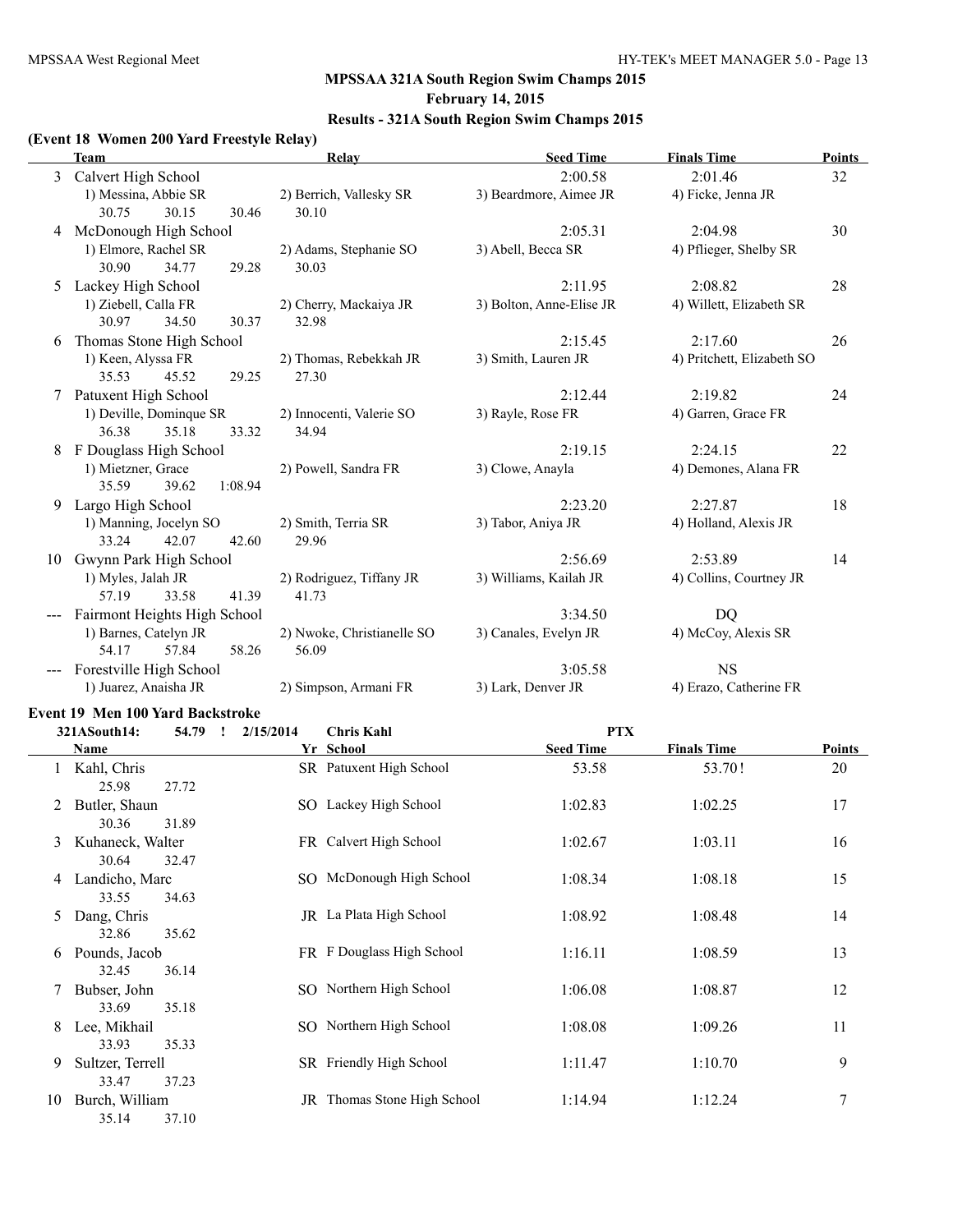## **(Event 19 Men 100 Yard Backstroke)**

|    | <b>Name</b>                                   | Yr School                       | <b>Seed Time</b> | <b>Finals Time</b> | <b>Points</b>  |
|----|-----------------------------------------------|---------------------------------|------------------|--------------------|----------------|
|    | 11 Banks, Kerrington<br>36.29<br>40.70        | SO Friendly High School         | 1:17.12          | 1:16.99            | 6              |
|    | 12 Elliott, Clark<br>37.73<br>40.73           | SR Calvert High School          | 1:20.82          | 1:18.46            | 5              |
| 13 | Adams, Seth                                   | Central High School             | 1:20.62          | 1:20.25            | $\overline{4}$ |
|    | 14 Meade, Donte                               | SR Lackey High School           | 1:20.26          | 1:21.09            | 3              |
|    | 37.93<br>43.16                                |                                 |                  |                    |                |
|    | 15 Gordon, Will<br>39.37<br>42.05             | FR La Plata High School         | 1:21.25          | 1:21.42            | $\overline{2}$ |
|    | 16 Laco, Nick<br>37.31<br>44.37               | SR McDonough High School        | 1:22.74          | 1:21.68            | 1              |
|    | 17 Ortega, Brooklyn<br>43.09<br>46.89         | JR Gwynn Park High School       | 1:34.04          | 1:29.98            |                |
|    | 18 Goldson, Lyndell<br>1:30.90                | F Douglass High School          | 1:35.86          | 1:30.69            |                |
|    | 19 Ayala, Joshua<br>44.11<br>49.52            | SO Gwynn Park High School       | 1:35.64          | 1:33.63            |                |
|    | 20 Adams, Nathan<br>44.92<br>52.40            | JR Crossland High School        | 1:38.34          | 1:37.32            |                |
|    | 21 Candelario, Carlos<br>54.68<br>58.68       | FR Forestville High School      | 2:09.65          | 1:53.36            |                |
|    | 22 Gordon, David<br>1:04.33<br>1:04.95        | SR Fairmont Heights High School | 2:23.68          | 2:09.28            |                |
|    | 23 Smallwood, Darron<br>1:02.68<br>1:14.34    | SO Largo High School            | 2:13.46          | 2:17.02            |                |
|    | 24 Turner, Renard<br>1:02.25<br>1:14.98       | SR Fairmont Heights High School | 2:14.33          | 2:17.23            |                |
|    | 25 McAlpine, Marcole<br>1:11.98<br>1:43.46    | FR St Charles High School       | 2:48.00          | 2:55.44            |                |
|    | --- Brinkley, Romeo                           | SR Forestville High School      | 1:47.00          | DQ                 |                |
|    | Event 20 Women 100 Yard Backstroke            |                                 |                  |                    |                |
|    | 321ASouth14:<br>$1:10.12$ $\quad$ $2/15/2014$ | <b>Amber Sandy</b>              | <b>THS</b>       |                    |                |
|    | <b>Name</b>                                   | Yr School                       | <b>Seed Time</b> | <b>Finals Time</b> | <b>Points</b>  |
|    | 1 Soffos, Amara<br>34.08<br>35.74             | SO Calvert High School          | 1:09.69          | 1:09.82!           | 20             |
| 2  | Nguyen, Anh-Trang<br>35.57 37.68              | JR Northern High School         | 1:12.76          | 1:13.25            | 17             |
| 3  | Liberi, Willa<br>36.05<br>39.19               | SR La Plata High School         | 1:14.74          | 1:15.24            | 16             |
|    | 4 Dickson, Amy<br>38.36<br>38.91              | SO Patuxent High School         | 1:18.19          | 1:17.27            | 15             |
| 5  | Devlin, Ashley<br>37.04<br>42.00              | FR Calvert High School          | 1:20.08          | 1:19.04            | 14             |
| 6  | Ziebell, Calla<br>38.64<br>40.92              | FR Lackey High School           | 1:16.67          | 1:19.56            | 13             |
| 7  | Bennett, Emily<br>38.68<br>43.25              | SR Northern High School         | 1:22.83          | 1:21.93            | 12             |
| 8  | Adams, Stephanie<br>41.21<br>43.63            | SO McDonough High School        | 1:22.04          | 1:24.84            | 11             |
| 9. | Able, Danielle<br>41.23<br>44.27              | SR Lackey High School           | 1:26.02          | 1:25.50            | 9              |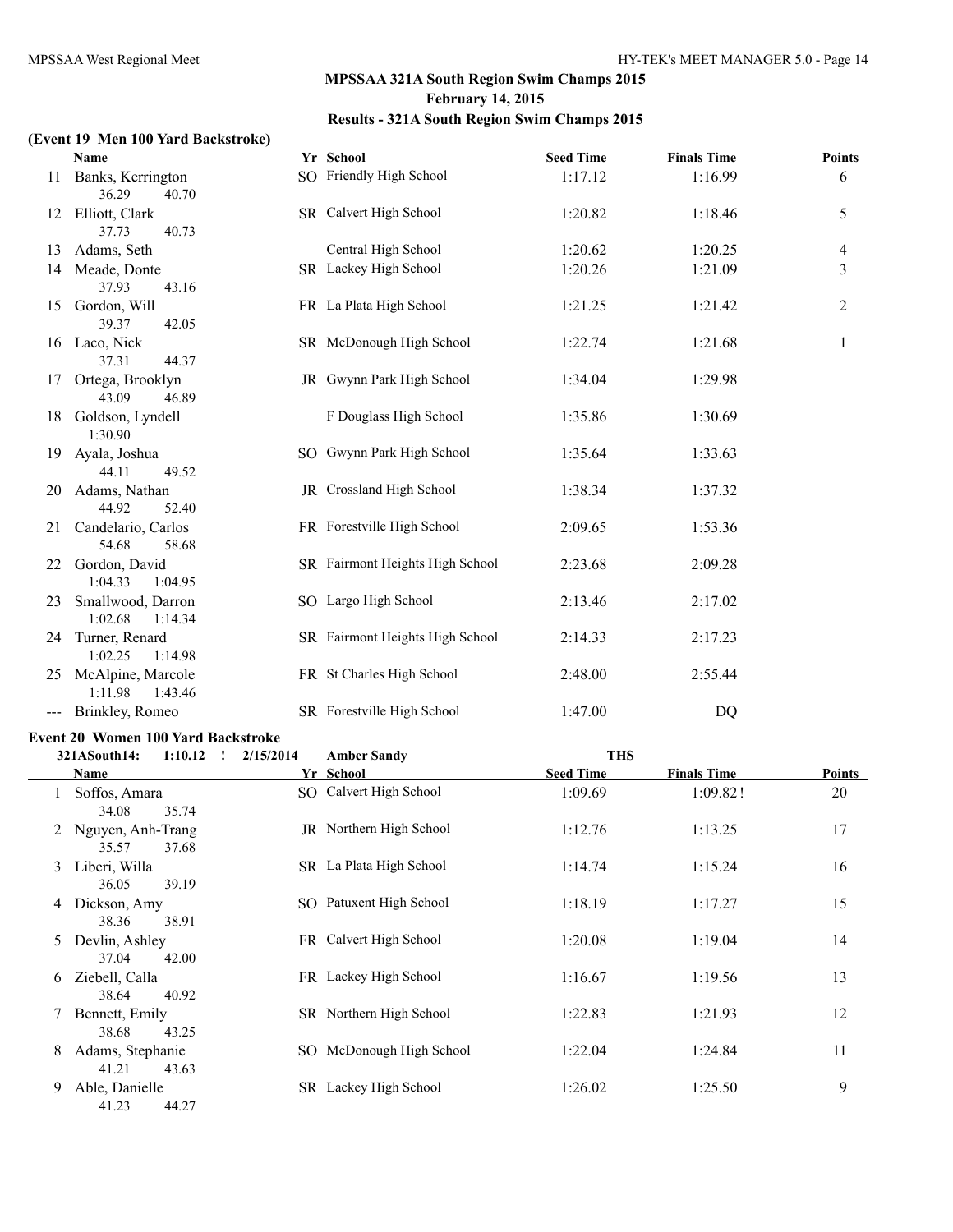#### **(Event 20 Women 100 Yard Backstroke)**

|    | Name                                               | Yr School                       | <b>Seed Time</b> | <b>Finals Time</b> | Points |
|----|----------------------------------------------------|---------------------------------|------------------|--------------------|--------|
| 10 | Deneault, Sarah                                    | JR La Plata High School         | 1:36.21          | 1:34.01            |        |
| 11 | 47.12<br>46.89<br>Casey, Kensley<br>46.72<br>50.59 | SR Crossland High School        | 1:42.00          | 1:37.31            | 6      |
| 12 | Keen, Alyssa<br>47.12<br>50.34                     | FR Thomas Stone High School     | 1:38.26          | 1:37.46            | 5      |
| 13 | Rayle, Rose                                        | FR Patuxent High School         | 1:43.70          | 1:42.84            | 4      |
| 14 | Murphy, Christina<br>54.18<br>52.58                | FR McDonough High School        | 1:47.07          | 1:46.76            | 3      |
| 15 | McSwain, Gabrielle<br>1:05.61<br>51.75             | JR Gwynn Park High School       | 2:13.60          | 1:57.36            | 2      |
| 16 | Roberts, Jessica<br>55.77<br>1:04.47               | JR Crossland High School        | 1:52.05          | 2:00.24            |        |
| 17 | McCoy, Alexis<br>1:04.34<br>1:15.82                | SR Fairmont Heights High School | 2:32.52          | 2:20.16            |        |
| 18 | Nwoke, Christianelle<br>1:43.68<br>1:48.41         | SO Fairmont Heights High School | 3:41.74          | 3:32.09            |        |
|    | Wood, Tabitha                                      | F Douglass High School          | 1:43.28          | <b>DNF</b>         |        |

## **Event 21 Men 100 Yard Breaststroke**

|    | 321ASouth14:                  | $1:08.54$ ! | 2/15/2014 | <b>Samuel Galloway</b>      | <b>FRD</b>       |                    |                |
|----|-------------------------------|-------------|-----------|-----------------------------|------------------|--------------------|----------------|
|    | Name                          |             |           | Yr School                   | <b>Seed Time</b> | <b>Finals Time</b> | Points         |
|    | 1 Piccoli, Josh<br>34.08      | 37.88       |           | SR Northern High School     | 1:13.08          | 1:11.96            | 20             |
| 2  | Melendez, Osly<br>34.41       | 37.70       |           | SO La Plata High School     | 1:10.65          | 1:12.11            | 17             |
| 3  | Will, Zachary<br>34.45        | 39.00       |           | JR Lackey High School       | 1:13.28          | 1:13.45            | 16             |
|    | 4 Ferebee, Alexander<br>35.02 | 38.92       |           | FR Forestville High School  | 1:15.96          | 1:13.94            | 15             |
| 5  | Hafer, Riley<br>35.32         | 39.31       |           | SR Northern High School     | 1:14.65          | 1:14.63            | 14             |
| 6  | Bowlin, Micheal<br>36.05      | 40.70       |           | SO La Plata High School     | 1:19.38          | 1:16.75            | 13             |
|    | Park, Adam<br>36.84           | 40.78       |           | SO Thomas Stone High School | 1:20.34          | 1:17.62            | 12             |
| 8  | Goldsmith, Paul<br>36.04      | 41.88       |           | SO Calvert High School      | 1:19.09          | 1:17.92            | 11             |
| 9  | Charles, Juan<br>37.33        | 42.07       |           | JR Friendly High School     | 1:20.22          | 1:19.40            | 9              |
| 10 | Etter, Elliot<br>37.05        | 42.37       |           | SR McDonough High School    | 1:20.47          | 1:19.42            | $\sqrt{ }$     |
| 11 | Will, Dylan<br>37.51          | 42.11       |           | JR Lackey High School       | 1:19.05          | 1:19.62            | 6              |
| 12 | Baker, Matthew<br>37.93       | 42.34       |           | FR Calvert High School      | 1:19.91          | 1:20.27            | 5              |
| 13 | Trout, John<br>37.83          | 42.95       |           | SO Patuxent High School     | 1:21.15          | 1:20.78            | 4              |
| 14 | Browning, Jack<br>39.12       | 43.15       |           | SO McDonough High School    | 1:22.57          | 1:22.27            | 3              |
| 15 | Adams, Seth<br>39.06          | 43.82       |           | Central High School         | 1:17.85          | 1:22.88            | $\overline{2}$ |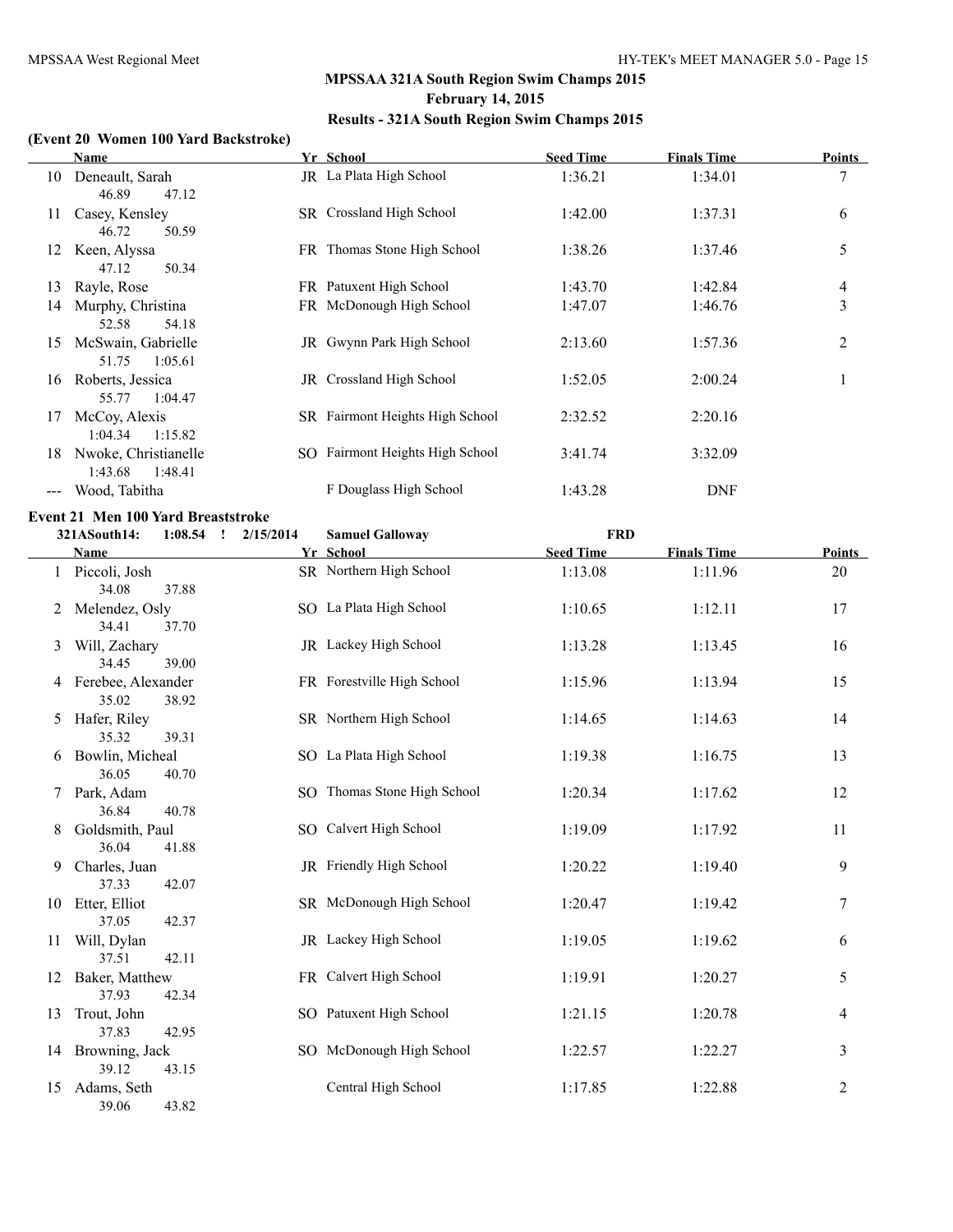## **(Event 21 Men 100 Yard Breaststroke)**

|                   | <b>Name</b>                                           |     | Yr School                       | <b>Seed Time</b> | <b>Finals Time</b> | <b>Points</b> |
|-------------------|-------------------------------------------------------|-----|---------------------------------|------------------|--------------------|---------------|
| 16                | Dyer, Jared                                           |     | FR F Douglass High School       | 1:21.87          | 1:25.58            |               |
| 17                | 45.97<br>39.61<br>Blanco, Guillermo<br>41.61<br>45.28 |     | FR Forestville High School      | 1:24.74          | 1:26.89            |               |
| 18                | Jackson, Jordan<br>45.79<br>41.28                     |     | FR Friendly High School         | 1:24.93          | 1:27.07            |               |
| 19                | White, Anthony<br>41.39<br>49.85                      |     | Central High School             | 1:31.26          | 1:31.24            |               |
| 20                | Murphy, Xavier<br>1:02.11<br>46.25                    | SO. | St Charles High School          | 1:44.89          | 1:48.36            |               |
| $\qquad \qquad -$ | Smallhorn, Colin<br>48.78<br>41.61                    |     | SR Thomas Stone High School     | 1:26.88          | DQ                 |               |
| $\qquad \qquad -$ | Doby, Tory<br>37.17<br>44.09                          |     | SR Fairmont Heights High School | 1:18.20          | DQ                 |               |
|                   | Aubertin, Myihan                                      |     | SR Fairmont Heights High School | 2:45.89          | NS                 |               |

#### **Event 22 Women 100 Yard Breaststroke**

|    | 321ASouth14:                   | 1:20.82<br>$\mathbf{I}$ | 2/18/2012 | <b>Gabrielle Kuhn</b>       | FAH              |                    |                         |
|----|--------------------------------|-------------------------|-----------|-----------------------------|------------------|--------------------|-------------------------|
|    | Name                           |                         |           | Yr School                   | <b>Seed Time</b> | <b>Finals Time</b> | <b>Points</b>           |
|    | 1 Moton, Kelly<br>35.72        | 38.05                   |           | FR Northern High School     | 1:12.54          | 1:13.77!           | 20                      |
| 2  | Elmore, Rachel<br>38.67        | 44.41                   |           | SR McDonough High School    | 1:25.25          | 1:23.08            | 17                      |
| 3  | Shanks, Olivia<br>39.59        | 44.81                   |           | SR La Plata High School     | 1:24.32          | 1:24.40            | 16                      |
|    | 4 Maddox, Savannah<br>39.82    | 45.42                   |           | SO La Plata High School     | 1:24.34          | 1:25.24            | 15                      |
| 5  | Roberts, Kara<br>42.17         | 43.45                   |           | SR Northern High School     | 1:25.63          | 1:25.62            | 14                      |
| 6  | Swann, Lakiaya<br>42.45        | 48.25                   |           | FR St Charles High School   | 1:31.21          | 1:30.70            | 13                      |
| 7  | Cherry, Mackaiya<br>43.00      | 47.99                   |           | JR Lackey High School       | 1:28.52          | 1:30.99            | 12                      |
| 8  | Haas, Celeste<br>45.47         | 46.76                   |           | SO Patuxent High School     | 1:33.30          | 1:32.23            | 11                      |
| 9  | Eugene, Morgan<br>43.40        | 50.75                   |           | F Douglass High School      | 1:36.98          | 1:34.15            | 9                       |
|    | 10 Grover, Tara<br>44.84       | 49.47                   |           | SR Calvert High School      | 1:36.65          | 1:34.31            | 7                       |
| 11 | Herbert, Lauren<br>44.24       | 50.09                   |           | JR Lackey High School       | 1:36.98          | 1:34.33            | 6                       |
|    | 12 Abell, Becca<br>46.74       | 53.27                   |           | SR McDonough High School    | 1:41.98          | 1:40.01            | 5                       |
|    | 13 Pineda, Ericka<br>48.77     | 53.13                   |           | SO Friendly High School     | 1:39.93          | 1:41.90            | 4                       |
|    | 14 Callender, Chelsea<br>49.78 | 54.30                   |           | JR Crossland High School    | 1:47.71          | 1:44.08            | $\overline{\mathbf{3}}$ |
|    | 15 Powell, Sandra<br>50.40     | 58.45                   |           | FR F Douglass High School   | 1:47.67          | 1:48.85            | $\overline{2}$          |
| 16 | Rayle, Rose                    |                         |           | FR Patuxent High School     | 1:49.16          | 1:49.64            | $\,1$                   |
| 17 | Thomas, Rebekkah<br>50.91      | 1:00.96                 |           | JR Thomas Stone High School | 1:47.20          | 1:51.87            |                         |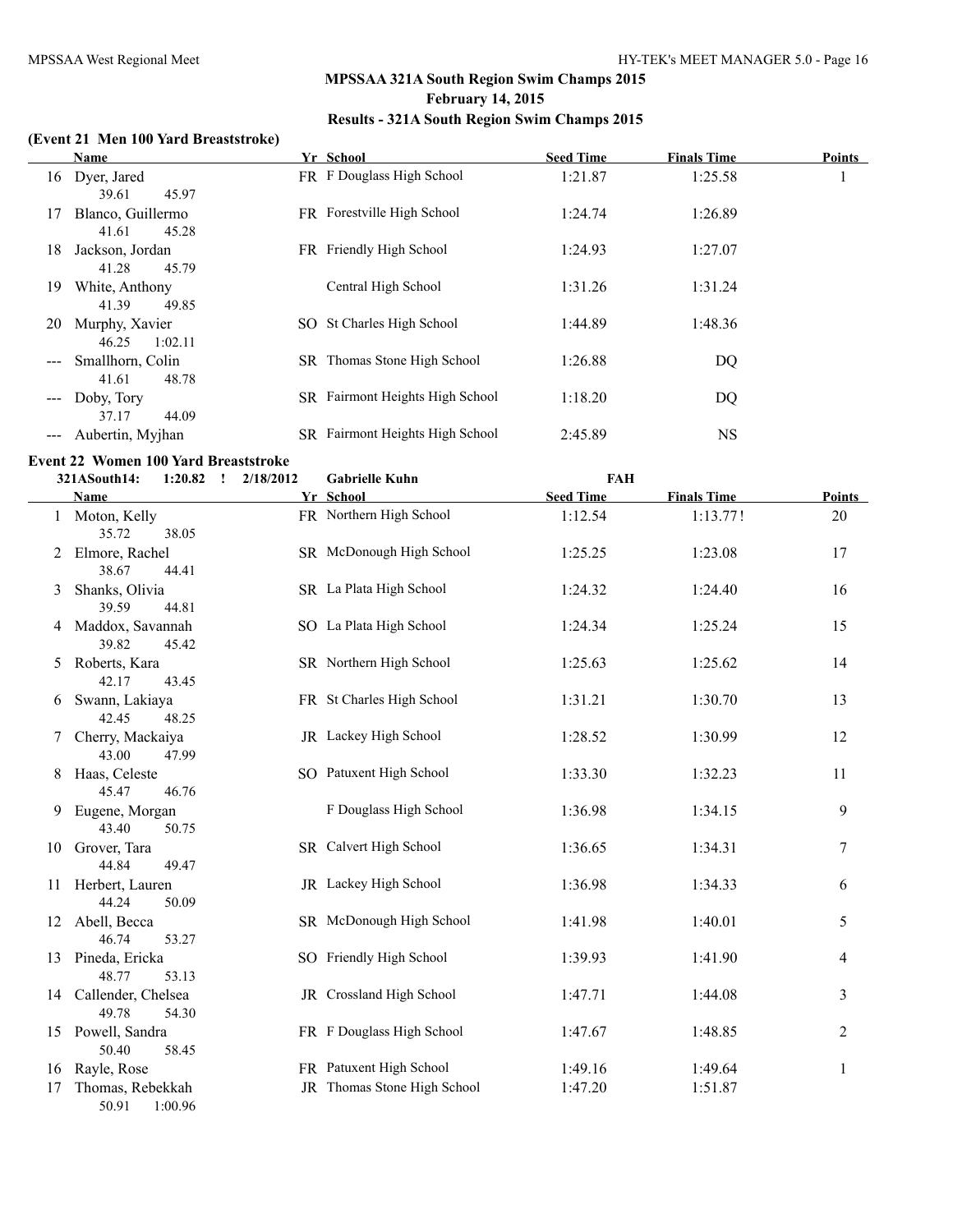## **MPSSAA 321A South Region Swim Champs 2015 February 14, 2015**

#### **Results - 321A South Region Swim Champs 2015**

#### **(Event 22 Women 100 Yard Breaststroke)**

|    | Name                                        | Yr School                        | <b>Seed Time</b> | <b>Finals Time</b> | Points |
|----|---------------------------------------------|----------------------------------|------------------|--------------------|--------|
| 18 | Williams, Kailah<br>1:01.78<br>52.12        | JR Gwynn Park High School        | 1:57.69          | 1:53.90            |        |
| 19 | Butler-Douglas, Brianna<br>1:10.87<br>58.57 | <b>JR</b> Friendly High School   | 2:07.07          | 2:09.44            |        |
| 20 | Myles, Jalah<br>1:06.18<br>1:15.55          | <b>JR</b> Gwynn Park High School | 2:28.12          | 2:21.73            |        |
|    | --- Barnes, Catelyn                         | JR Fairmont Heights High School  | 2:12.72          | DO                 |        |

#### **Event 23 Men 400 Yard Freestyle Relay**

**321ASouth14: 3:33.51 ! 2/15/2014 Northern High School**

**B Lawless, J Piccoli, N Leininger, T Cranford**

|   | <b>Team</b>                     | Relay                         | <b>Seed Time</b>        | <b>Finals Time</b><br><b>Points</b> |  |
|---|---------------------------------|-------------------------------|-------------------------|-------------------------------------|--|
|   | Northern High School            |                               | 3:38.83                 | 3:43.77<br>40                       |  |
|   | 1) Leininger, Nicholas SR       | 2) Piccoli, Josh SR           | 3) Moton, Daniel JR     | 4) Cranford, Tommy SR               |  |
|   | 25.99<br>54.76<br>28.11         | 57.26<br>27.87<br>58.75       | 24.97<br>53.00          |                                     |  |
|   | 2 La Plata High School          |                               | 3:50.41                 | 3:49.10<br>34                       |  |
|   | 1) Fitzsimmons, Zach JR         | 2) Dang, Chris JR             | 3) Melendez, Osly SO    | 4) Chung, Ethan JR                  |  |
|   | 28.32<br>1:00.26<br>27.36       | 59.25<br>57.22<br>26.94       | 24.54<br>52.37          |                                     |  |
| 3 | Lackey High School              |                               | 3:52.64                 | 3:49.39<br>32                       |  |
|   | 1) Butler, Shaun SO             | 2) Dudley, Nate SR            | 3) Culhane, Brett SO    | 4) Will, Brandon SR                 |  |
|   | 27.53<br>57.12<br>27.36         | 58.86<br>29.14<br>1:00.38     | 25.54<br>53.03          |                                     |  |
| 4 | Calvert High School             |                               | 3:57.09                 | 4:05.39<br>30                       |  |
|   | 1) Hudson, Dane SO              | 2) Danielson, Teddy FR        | 3) Redden, Michael SO   | 4) Kuhaneck, Walter FR              |  |
|   | 28.12<br>58.27<br>31.58         | 1:08.32<br>29.63<br>1:02.99   | 26.66<br>55.81          |                                     |  |
| 5 | Patuxent High School            |                               | 3:52.64                 | 4:06.26<br>28                       |  |
|   | 1) Field, Nathan JR             | 2) Horling, Austin SR         | 3) Ryon, Matthew SO     | 4) Kahl, Chris SR                   |  |
|   | 27.51<br>59.88<br>32.93         | 1:01.56<br>1:11.28<br>29.55   | 25.61<br>53.54          |                                     |  |
| 6 | McDonough High School           |                               | 3:47.39                 | 4:24.12<br>26                       |  |
|   | 1) Browning, Jack SO            | 2) King, Aaron SR             | 3) Morrison, Seth SO    | 4) Elmore, Justin FR                |  |
|   | 32.32<br>1:08.34<br>30.23       | 1:04.64<br>15.82<br>32.11     | 37.27<br>1:39.03        |                                     |  |
|   | 7 Forestville High School       |                               | 4:34.63                 | 24<br>4:40.95                       |  |
|   | 1) Taylor, Darnell JR           | 2) Agnew, Aaron SR            | 3) Blanco, Guillermo FR | 4) Ferebee, Alexander FR            |  |
|   | 35.65<br>1:16.93<br>32.05       | 1:15.75<br>1:05.84<br>1:34.87 | 33.40                   |                                     |  |
| 8 | Friendly High School            |                               | 4:29.55                 | 4:43.60<br>22                       |  |
|   | 1) Ford, Vontra FR              | 2) Holloway, Devon SR         | 3) Jackson, Jordan FR   | 4) Gibert, David SR                 |  |
|   | 31.23<br>1:06.29<br>32.66       | 1:13.20<br>35.80<br>1:16.36   | 1:07.75<br>31.29        |                                     |  |
| 9 | F Douglass High School          |                               | 4:56.43                 | 5:07.88<br>18                       |  |
|   | 1) Thompson, Scott              | 2) Owens, Mark                | 3) Goldson, Lyndell     | 4) Pounds, Jacob FR                 |  |
|   | 34.47 1:21.00<br>36.26          | 1:18.45<br>37.78<br>1:23.20   | 30.91<br>1:05.23        |                                     |  |
|   | 10 Fairmont Heights High School |                               | 6:30.35                 | 6:28.05<br>14                       |  |
|   | 1) Mason, Aaron SR              | 2) Gordon, David SR           | 3) Turner, Renard SR    | 4) Doby, Tory SR                    |  |
|   | 45.09<br>1:43.88<br>47.97       | 1:46.35<br>49.09<br>1:45.88   | 35.60<br>1:11.94        |                                     |  |
|   | Largo High School               |                               | 6:38.72                 | DQ                                  |  |
|   | 1) Evans, Ernesto SR            | 2) Smallwood, Darron SO       | 3) Hardy, Kashif SR     | 4) Brown, Jordan SR                 |  |
|   | 28.47<br>57.67<br>15.47         | 52.07<br>1:01.22<br>2:54.93   | 1:41.28<br>46.55        |                                     |  |

#### **Event 24 Women 400 Yard Freestyle Relay**

| 321ASouth14: | 4:16.92                 | 2/15/2014 |                    |       | <b>Thomas Stone High School</b> | A Sandy, E Pritchett, T Webber, R Pritchett |                          |                    |               |
|--------------|-------------------------|-----------|--------------------|-------|---------------------------------|---------------------------------------------|--------------------------|--------------------|---------------|
|              |                         |           |                    |       |                                 |                                             |                          |                    |               |
| Team         |                         |           |                    | Relay |                                 |                                             | <b>Seed Time</b>         | <b>Finals Time</b> | <b>Points</b> |
|              | Northern High School    |           |                    |       |                                 |                                             | 4:18.66                  | 4:14.00!           | 40            |
|              | 1) Gallaudet, Laurel FR |           | 2) Heim, Callie FR |       |                                 |                                             | 3) Schaefer, Michaela FR | 4) Moton, Kelly FR |               |
| 28.93        | 1:01.28                 | 30.58     | 1:04.99            | 30.62 | 1:10.65                         | 25.10                                       | 57.08                    |                    |               |